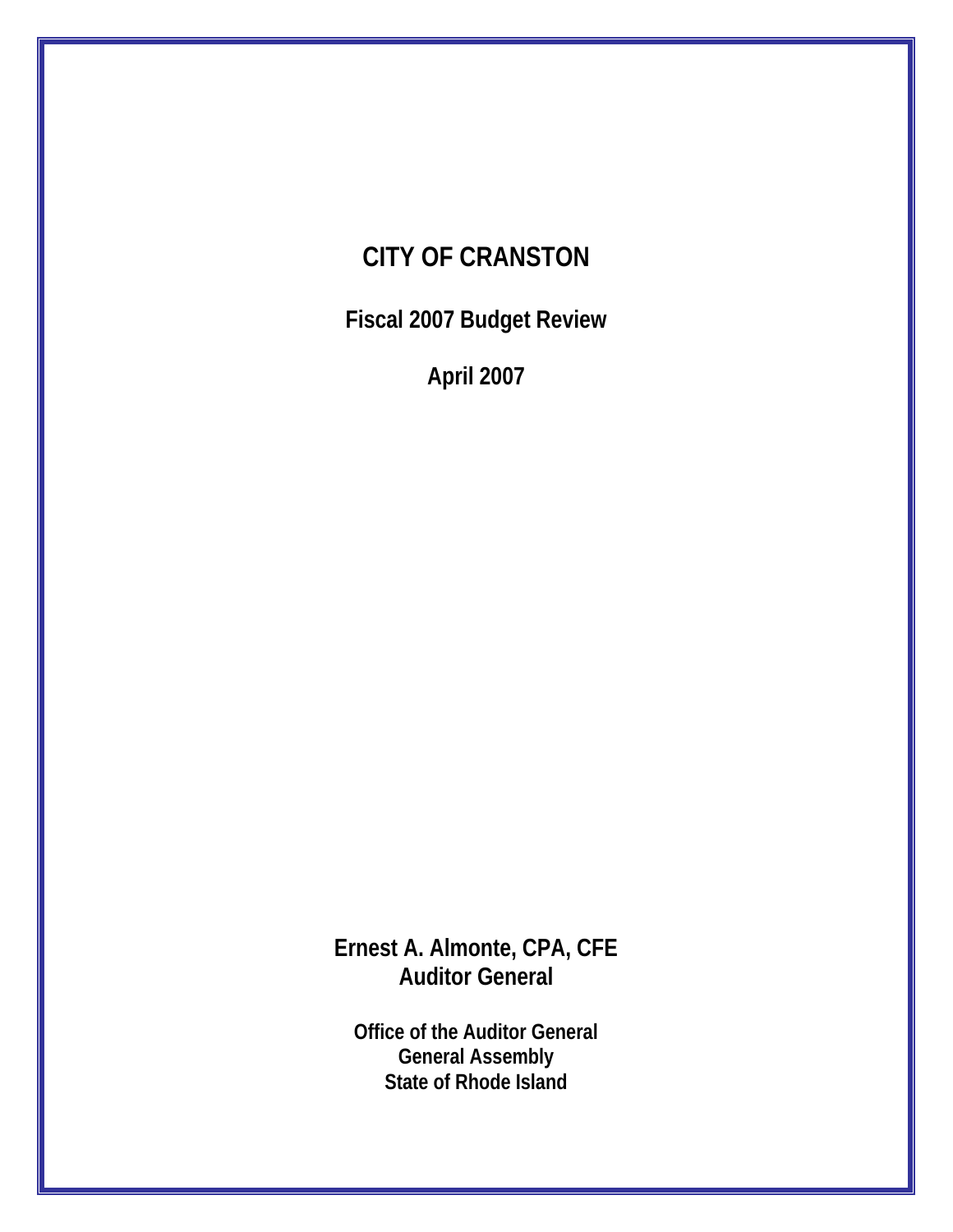

STATE of RHODE ISLAND and PROVIDENCE PLANTATIONS

GENERAL ASSEMBLY

OFFICE of the AUDITOR GENERAL

- ♦ *INTEGRITY*
- ♦ *RELIABILITY*

♦ *INDEPENDENCE*

♦ *ACCOUNTABILITY*

ERNEST A. ALMONTE, CPA, CFE *AUDITOR GENERAL* ernest.almonte@oag.ri.gov

April 27, 2007

Honorable Michael T. Napolitano Mayor of the City of Cranston

Honorable Aram G. Garabedian Cranston City Council President

 At your request, we have completed a review of the status of the City of Cranston's fiscal 2007 budget. Our review is a natural extension of our oversight responsibilities with respect to Rhode Island municipalities.

 Our report is included herein as outlined in the Table of Contents and includes recommendations to enhance budget preparation and monitoring and other financial related issues impacting the City that we observed during our review.

Sincerely,

**Inest A. Almoste**<br>Ernest A. Almonte, CPA, CFE

Auditor General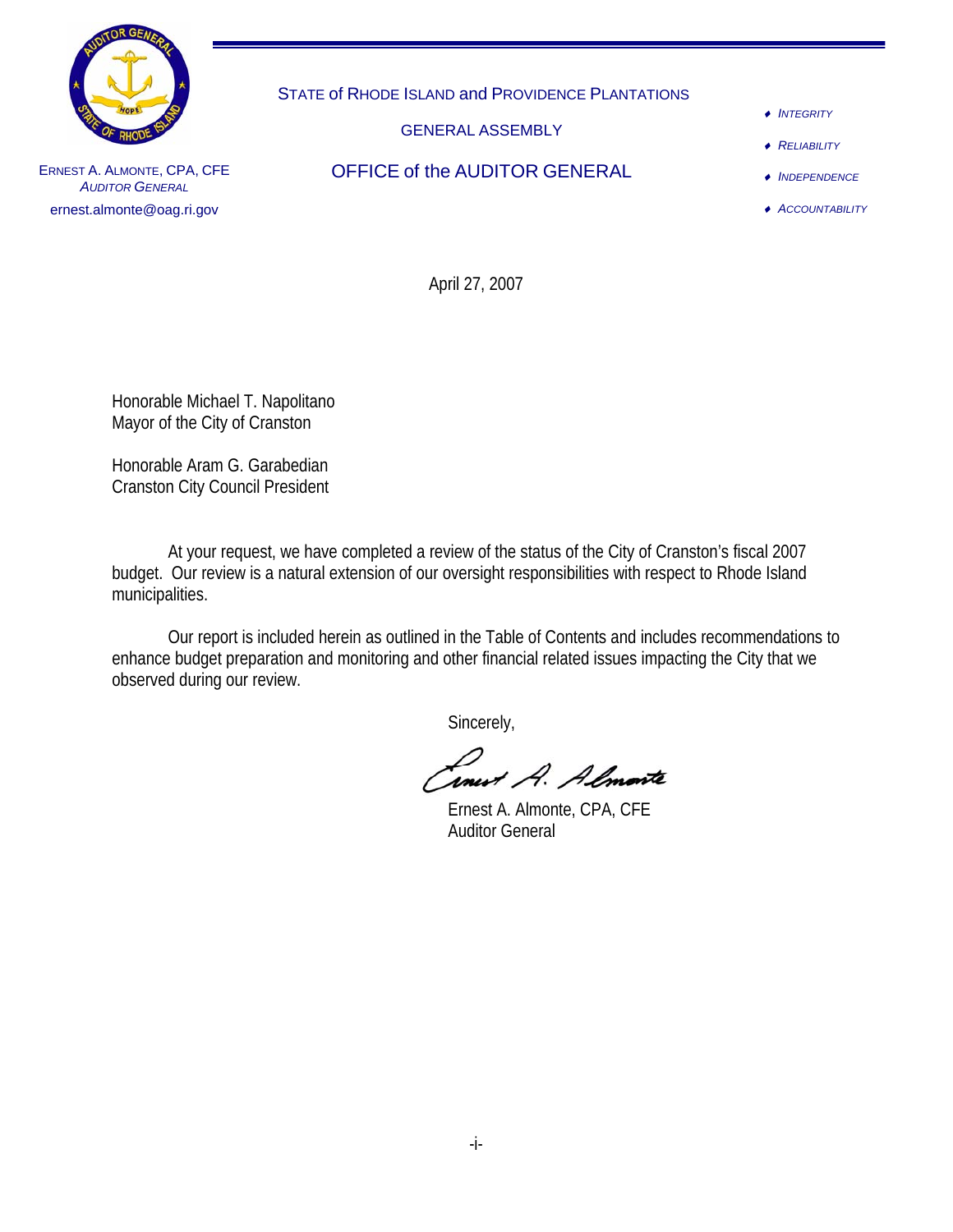## **CITY OF CRANSTON**

## **Fiscal 2007 Budget Review**

# Table of Contents **page**

| <b>Objectives</b>                                                                                                                                                                                              | 1                                                     |
|----------------------------------------------------------------------------------------------------------------------------------------------------------------------------------------------------------------|-------------------------------------------------------|
| Fiscal 2007 Budget Projection – Observations and Conclusion                                                                                                                                                    | $\overline{2}$                                        |
| Overview                                                                                                                                                                                                       | $\overline{2}$                                        |
| Fiscal 2007 Revenue                                                                                                                                                                                            | 6                                                     |
| <b>Investment Earnings</b>                                                                                                                                                                                     | $\overline{7}$                                        |
| <b>Structural Budget Issues</b><br><b>Budget Stabilization Fund</b><br><b>Health Care Stabilization Fund</b><br>Structure of the Budget Stabilization and Health Care Stabilization Funds                      | 9<br>9<br>10<br>10                                    |
| <b>Other Findings and Recommendations</b>                                                                                                                                                                      |                                                       |
| <b>Pension Plans</b><br><b>Annual Required Contribution</b><br><b>Net Pension Obligation</b><br><b>Unfunded Actuarial Accrued Liability</b><br><b>Funded Ratio</b><br><b>Investment Performance</b><br>Summary | $12 \overline{ }$<br>14<br>15<br>15<br>16<br>16<br>19 |
| <b>Budget Monitoring</b>                                                                                                                                                                                       | 20                                                    |
| <b>Overtime Expenditures</b>                                                                                                                                                                                   | 21                                                    |
| Other Post-Employment Benefit Trust Fund                                                                                                                                                                       | 22                                                    |
| <b>City Accounting System</b>                                                                                                                                                                                  | 23                                                    |
| <b>Travel Expenses</b>                                                                                                                                                                                         | 24                                                    |
| <b>Consultants - Accounting Services</b>                                                                                                                                                                       | 25                                                    |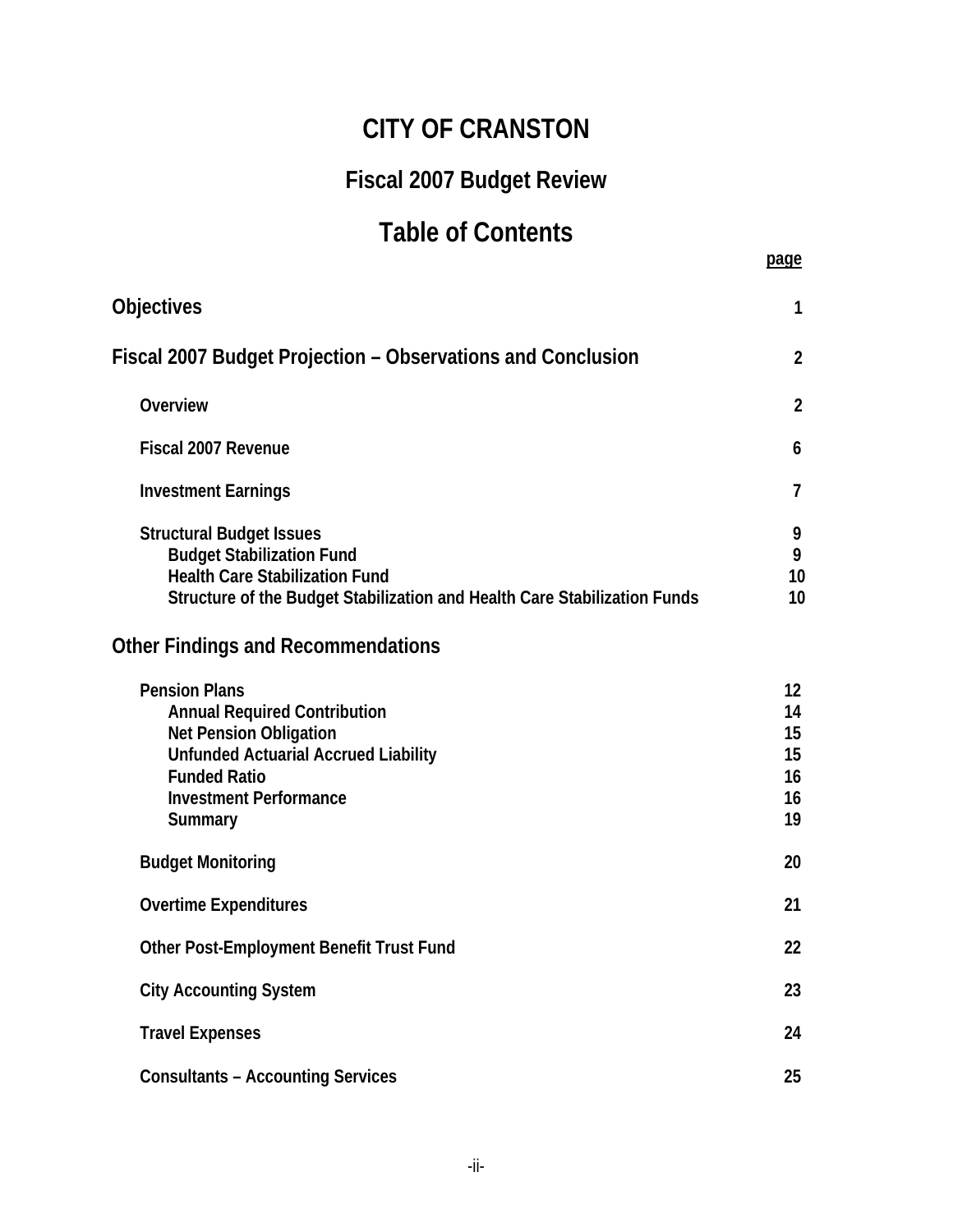#### **OBJECTIVES**

The newly elected Mayor of Cranston, upon taking office, requested that the Office of the Auditor General review the status of the City of Cranston's fiscal 2007 budget to assist in projecting actual operating results for the fiscal year ending June 30, 2007. This request was made, in part, due to concerns over the impact of an error made in preparing the fiscal 2007 budget which was estimated to result in a \$2.5 million shortfall in tax collections.

We reviewed the status of the City's fiscal 2007 budget as adopted by the City Council on May 9, 2006. Our review included actual expenditures reported by the City through February 28, 2007 and expenditures estimated by the City for the remainder of the fiscal year. We did not perform an audit of the City and we have not performed independent tests of the data provided to us by the City which became the basis for our analysis.

Our goals were to (1) assess the reasonableness of the City's current estimate of fiscal 2007 operating results; (2) assess current year shortfalls, if any; and (3) offer recommendations to enhance budget preparation and monitoring, or address other financial related issues impacting the City.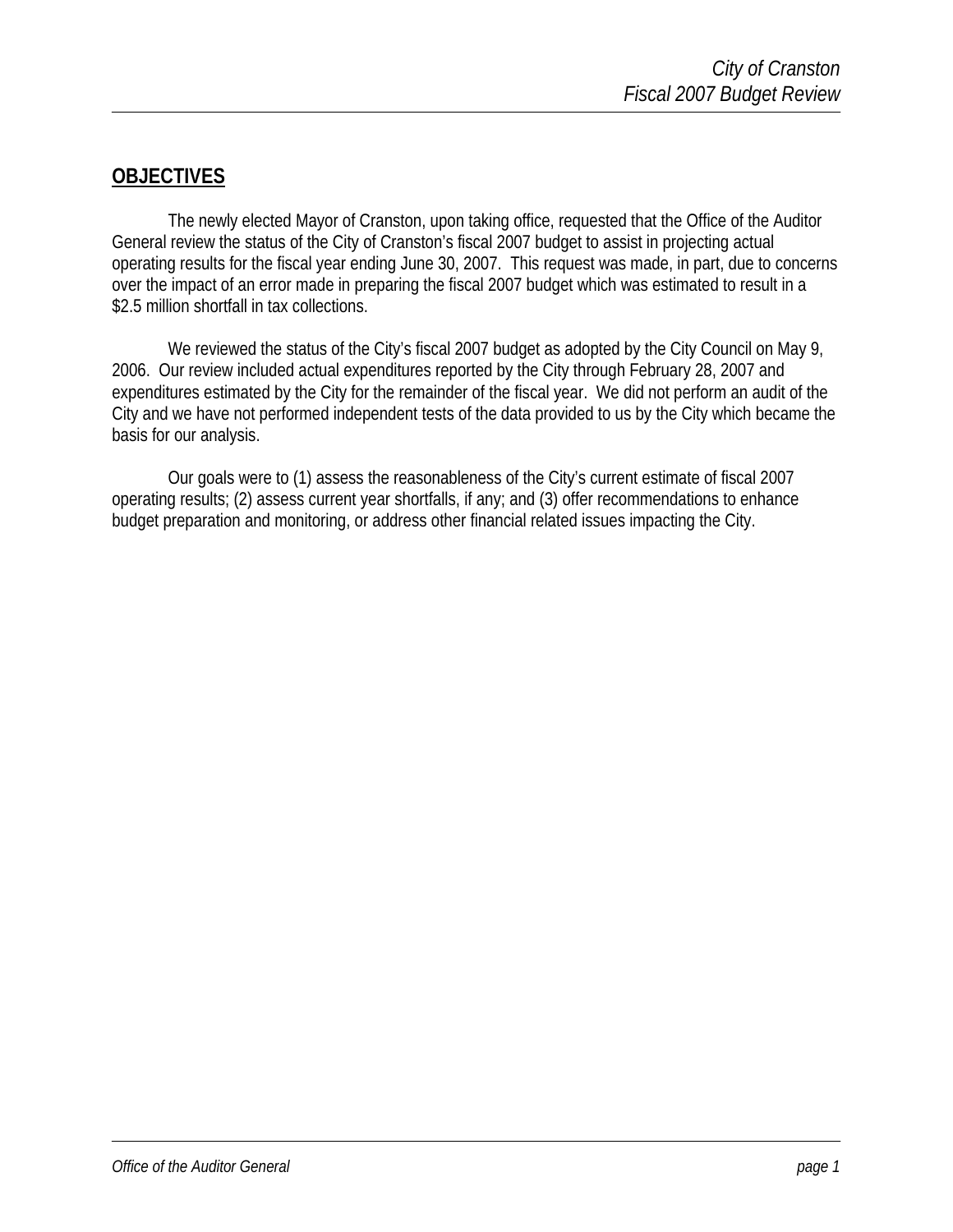#### **FISCAL 2007 BUDGET PROJECTION – OBSERVATIONS AND CONCLUSION**

#### **OVERVIEW**

The City has projected that it will essentially break even for the fiscal year ending June 30, 2007 and, based upon our limited budget review, we concur with that assessment. Although there are projected variances in specific budgetary line items, these variances offset to the extent that, overall, the City is not likely to experience either a material operating surplus or deficit within the General Fund for the year ending June 30, 2007.

The principal cause for concern regarding the City's fiscal 2007 budget was the \$2.5 million revenue shortfall caused by errors in budgeting revenue from the fiscal 2007 tax levy. This shortfall has been alleviated with motor vehicle excise tax phase-out revenues from the State that were more than budgeted amounts and investment earnings that are projected to be significantly more than budgeted amounts. We observed a potential inconsistency between a provision of the City Charter which requires investment earnings to remain in specific funds and a recently adopted accounting policy which directs interest earnings to the General Fund. Since approximately \$875,000 of the City's projected fiscal 2007 budget gap is expected to be closed through non-General Fund interest earnings, we believe this inconsistency should be addressed promptly to ensure these interest earnings can be used to solve the current fiscal 2007 budget gap.

While the City is likely to complete fiscal 2007 without any significant budget deficit, we did observe trends that are indicative of future budgetary challenges not only in fiscal 2008 but future years as well. These include:

- The City has not adequately defined the funding mechanism, desired target balance and permissible uses of funds accumulated within the Budget Stabilization Fund. The Budget Stabilization Fund has been used for current operating expenditures or replacement of capital items that are not unusual or extraordinary in nature and therefore should be built into the base operating expenditures to be supported by tax and other revenues. Structural budgetary issues will become increasingly obvious when normal operating expenditures can no longer be funded through budget stabilization accounts. Although the City had a \$4.3 million fund balance in the Budget Stabilization Fund, and a \$5.1 million fund balance in the Health Care Budget Stabilization Fund at June 30, 2006, a significant portion of these balances were used to support fiscal 2007 expenditures.
- The City's Police and Fire Pension plan continues to be severely underfunded and utilizes a disproportionate amount of the City's annual budgetary resources considering the relatively small number of employees and retirees covered by the plan. Failure to fund 100% of annual required contributions, both in the past and currently, weakens the City's overall financial health and increases future costs to the City.
- The City's tax rate is already considered high relative to other Rhode Island communities. This may impact its ability to continue to generate sufficient revenue to meet normal growth in operating expenditures and remain within the State's statutory limits on property tax increases.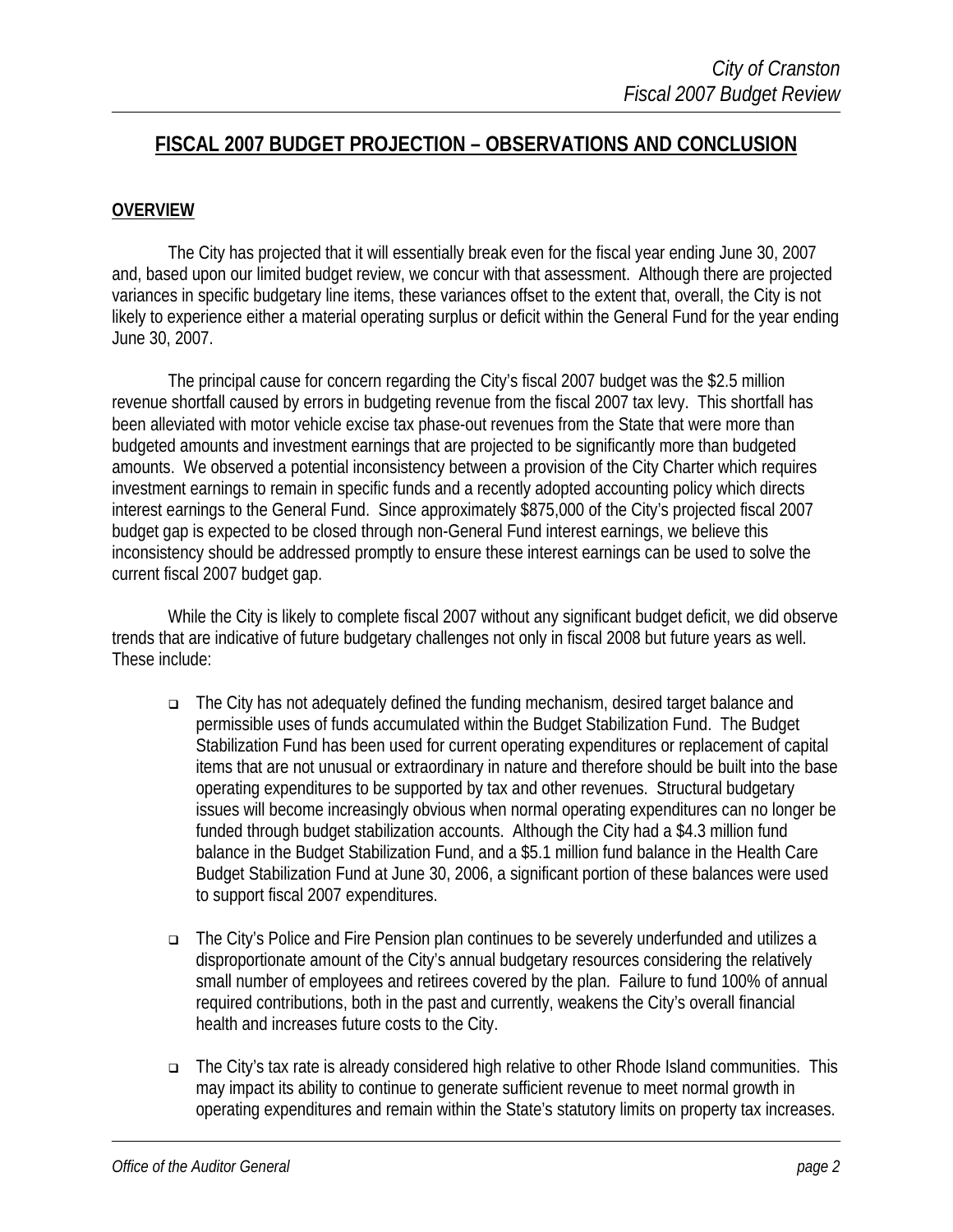Analyses on pages 4 and 5 summarize the growth in tax levy over the period 2002 - 2007 and the trends in City revenues and expenditures over the same time period. Beginning in fiscal 2008, the previous cap of 5.5% is reduced to 5.25% with continued reductions through fiscal 2013 when the maximum increase in property taxes is limited to 4% each year.

The City of Cranston has experienced a steady increase in its property tax levy for residential and commercial real estate over the past six years as demonstrated in Schedule 1 on page 4 of this report. In fiscal 2003, the year of the \$12.8 million supplemental levy, the increase was most dramatic. Some of this can be attributed to growth. However the primary reason has been an increase in the property tax burden as evidenced by data received through reports from the State Office of Municipal Affairs and the Rhode Island Public Expenditure Council (RIPEC). These reports show Cranston's rank as compared to the other 39 municipalities as increasing from the ninth highest based on a 2002 RIPEC report to the second highest as reported in 2006. In addition the equity index for Cranston during this same period, which related the City's tax effort to its tax capacity, dropped from .75 to .62. In general, communities that have an equity index of 1.00 or less are considered to evidence some level of fiscal stress relative to the rest of the state because of their relative fiscal capacity and tax effort. We were advised that 2007 data regarding these indices is not yet available for publication.

As demonstrated in Schedule 2 on page 5, expenditures as reported in the 2008 budget document have grown steadily increasing an estimated \$60 million (over 35%) from 2002 to 2007. This excludes expenditures from the Budget Stabilization Fund which are not included in the General Fund budget. These expenditures approximated \$2.5 million in 2006 and are projected to total \$3.5 million in 2007. During this six-year period City expenses grew by approximately \$32 million with \$12 million representing increased contributions to the police and fire pension plan, and School expenses grew by approximately \$28 million.

During the course of our review we made observations concerning the City's budgetary practices and budget preparation, accounting practices and accounting information systems, and the pension plans covering its employees.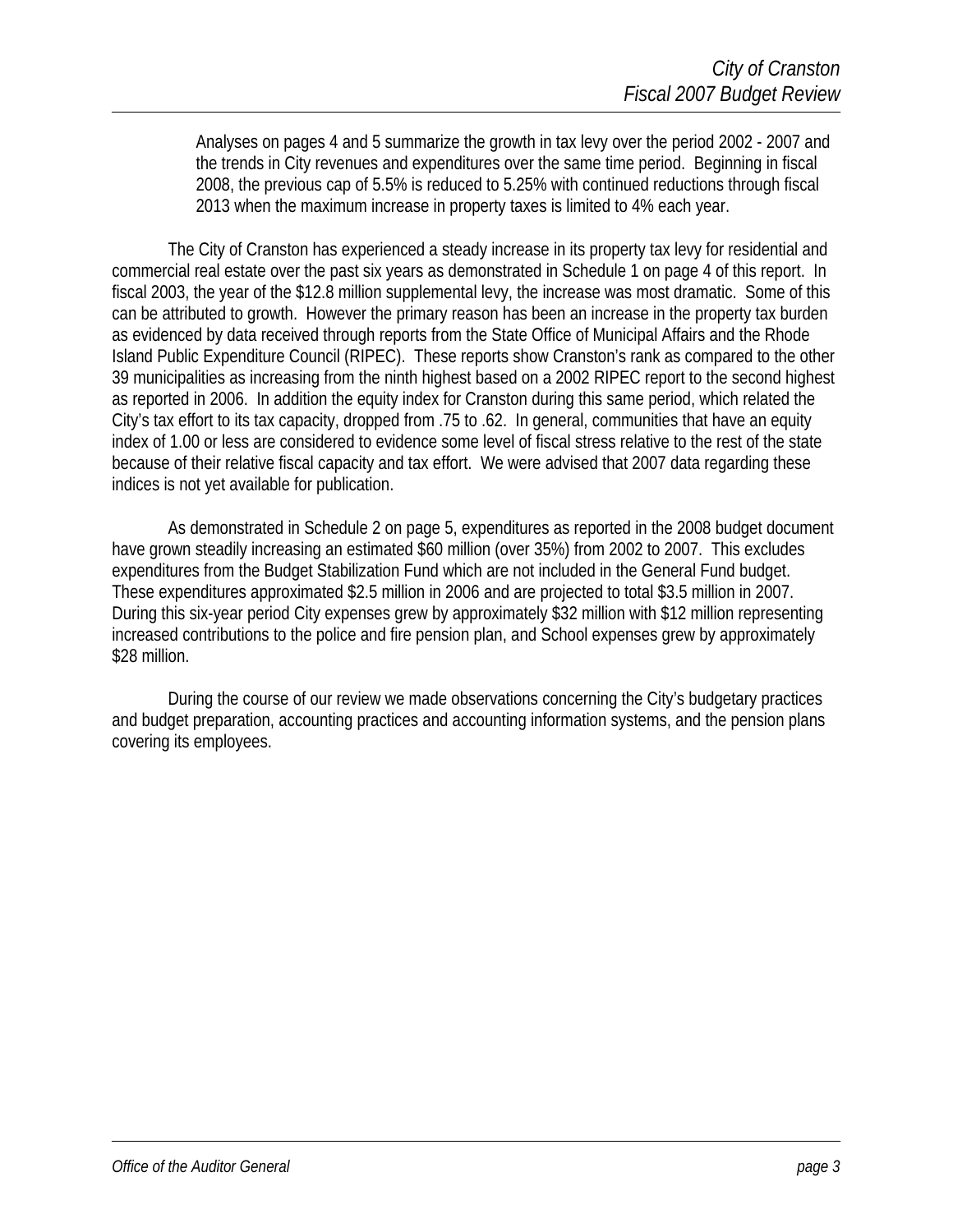### **City of Cranston - Tax Levy - Fiscal Years 2002 - 2007 Schedule 1 Schedule 1 Schedule 1**

|                                                     | 2002        | 2003 <sup>3</sup> |          |  | 2004        |          | 2005        |          |  | 2006        |          | 2007        |           |  |
|-----------------------------------------------------|-------------|-------------------|----------|--|-------------|----------|-------------|----------|--|-------------|----------|-------------|-----------|--|
| Property Tax Levy                                   |             |                   | % change |  |             | % change |             | % change |  |             | % change |             | % change  |  |
| Residential                                         | 63,880,519  | 84,394,389        | 32%      |  | 88,299,004  | 5%       | 92,353,263  | 5%       |  | 93,476,637  | 1%       | 95,357,713  | $2\%$ (4) |  |
| Commercial                                          | 21,126,379  | 22,957,543        | 9%       |  | 27,431,185  | 19%      | 28,983,461  | 6%       |  | 29,251,640  | 1%       | 30,963,049  | 6%        |  |
| <b>Motor Vehicles</b>                               | 11,459,043  | 10,585,266        | $-8%$    |  | 11,022,137  | 4%       | 11.010.192  | 0%       |  | 12,518,889  | 14%      | 11,378,120  | $-9%$     |  |
| Tangible Personal                                   | 7,841,357   | 10,081,384        | 29%      |  | 8.968.785   | $-11%$   | 9.474.139   | 6%       |  | 9,449,475   | 0%       | 6,009,093   | $-36%$    |  |
| Wholesale Inventory                                 | 1,337,203   | 1,161,185         | $-13%$   |  | 1,035,083   | $-11%$   | 873,146     | $-16%$   |  | 640,814     | $-27%$   | 447,124     | $-30%$    |  |
| <b>Total Net Tax Levy</b>                           | 105,644,501 | 129,179,767       | 22%      |  | 136,756,194 | 6%       | 142,694,201 | 4%       |  | 145,337,455 | 2%       | 144,155,099 | $-1%$     |  |
|                                                     |             |                   |          |  |             |          |             |          |  |             |          |             |           |  |
| Effective Tax Rate <sup>2</sup>                     | 24.25       |                   |          |  |             |          |             |          |  | 19.18       |          |             |           |  |
| Rank (out of 39 municipalities) <sup>2</sup>        | 9           |                   |          |  |             |          |             |          |  | 2           |          |             |           |  |
| Equity Index Tax capacity/tax effort) $\frac{2}{3}$ | 0.75        |                   |          |  |             |          |             |          |  | 0.62        |          |             |           |  |

*Sources/ Notes:*

1 City of Cranston - Assessor's Statement of Assessed Values and Tax Levy (represents current year tax levy)

**2** Rhode Island Public Expenditure Council Reports and data from the State Office of Municipal Affairs Rhode Island Public Expenditure Council Reports and data from the State Office of Municipal Affairs

The effective tax rate provides a tool to compare the overall property tax burden in each community. Effective tax rates include the effects of local assessment practices and statutory provisions so more meaningful cross-jurisdictional comparisons can be made within property classifications.

The Equity Index calculated by the State Office of Municipal Affairs considers the property tax base and levy of each municipality relative to the State average. In general, those communities that have an Equity Index of 1.00 or less are considered to evidence some level of fiscal stress relative to the rest of the State because of their relative fiscal capacity and tax effort.

**3** Includes supplemental tax levy Includes supplemental tax levy

4 For fiscal 2007 we analyzed the residential property tax levy using the tax assessor's electronic data files and determined the effect of the 2007 levy on single and multi-family units when compared to 2006.

|                           | single family units | all residential units |
|---------------------------|---------------------|-----------------------|
| Increase in property tax  | 60.7%               | 64.4%                 |
| Decrease in property tax  | 39.1%               | 35.4%                 |
| No change in property tax | 0.2%                | 0.2%                  |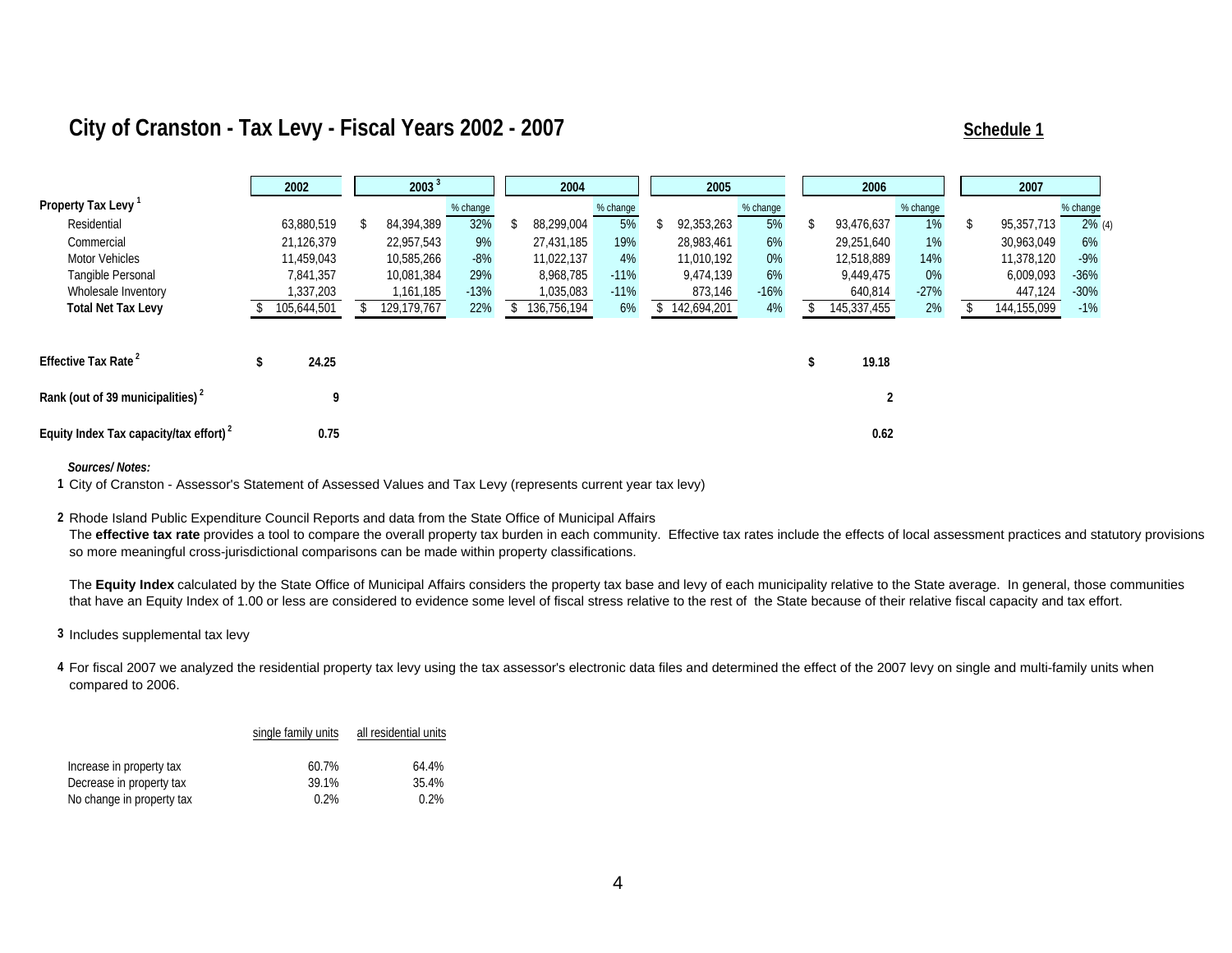#### City of Cranston - Summary of General Fund Revenues and Expenditures - Fiscal Years 2002-2007 **Schedule 2** Schedule 2

| , טועריסטריזי                 |               |        |                     |       |          |             |                      |          |               |               |          |                      |       |          |                      |        |          |
|-------------------------------|---------------|--------|---------------------|-------|----------|-------------|----------------------|----------|---------------|---------------|----------|----------------------|-------|----------|----------------------|--------|----------|
|                               | 2002 (actual) |        | 2003 (actual) $(1)$ |       |          |             | <b>2004 (actual)</b> |          |               | 2005 (actual) |          | <b>2006 (actual)</b> |       |          | <b>2007 (budget)</b> |        |          |
|                               |               | $%$ of |                     | % of  | %        |             | $%$ of               | %        |               | % of          | %        |                      | % of  | %        |                      | % of   | %        |
|                               |               | total  |                     | total | increase |             | total                | increase |               | total         | increase |                      | total | increase |                      | total  | increase |
| Revenues                      |               |        |                     |       |          |             |                      |          |               |               |          |                      |       |          |                      |        |          |
| Property taxes <sup>(2)</sup> | \$104,646,645 | 62%    | 126,946,330         | 64%   | 21%      | 137,896,968 | 64%                  | 9%       | \$142,076,318 | 66%           | 3%       | \$141,429,673        | 65%   | $-0.5%$  | 144,145,860          | 64%    | 2%       |
| State Aid and other revenues  | 19,559,385    | 12%    | 24,935,825          | 13%   | 27.5%    | 25,569,775  | 12%                  | 3%       | 24,850,177    | 12%           | $-3%$    | 27,173,884           | 12%   | 9.4%     | 30,856,420           | 14%    | 14%      |
| State Aid for Education and   |               |        |                     |       |          |             |                      |          |               |               |          |                      |       |          |                      |        |          |
| Other School Revenues         | 36,408,376    | 22%    | 38,235,925          | 19%   | 5%       | 37,008,694  | 17%                  | $-3%$    | 36,723,207    | 17%           | $-1%$    | 37.691.639           | 17%   | 2.6%     | 39,357,420           | 17%    | 4%       |
| Departmental Revenues         | 7,087,237     | 4%     | 8,727,121           | 4%    | 23%      | 13,648,204  | 7%                   | 56%      | 10,881,146    | 5%            | $-20%$   | 12,040,988           | 6%    | 10.7%    | 11,986,351           | 5%     | 0%       |
| <b>Total revenues</b>         | \$167,701,643 | 100%   | 198,845,201         | 100%  | 19%      | 214,123,641 | 100%                 | 8%       | \$214,530,848 | 100%          | 0.2%     | \$218,336,184        | 100%  | 1.8%     | 226,346,051          | 100%   | 4%       |
|                               |               |        |                     |       |          |             |                      |          |               |               |          |                      |       |          |                      |        |          |
|                               |               |        |                     |       |          |             |                      |          |               |               |          |                      |       |          |                      |        |          |
|                               |               |        |                     |       |          |             |                      |          |               |               |          |                      |       |          |                      |        |          |
|                               |               | $%$ of |                     | % of  | %        |             | % of                 |          |               | % of          | %        |                      | % of  |          |                      | $%$ of | %        |
| Expenditures                  |               | total  |                     | total | increase |             | total                | increase |               | total         | increase |                      | total | increase |                      | total  | increase |
| <b>City Services</b>          | 60,219,268    | 36%    | 78,402,205          | 41%   | 30%      | 73.378.469  | 36%                  | $-6%$    | \$79,775,430  | 38%           | 9%       | 79.910.001           | 37%   | 0.2%     | 80,751,973           | 36%    | 1%       |
| <b>Schools</b>                | 96,071,831    | 58%    | 98,036,998          | 51%   | 2%       | 106,447,419 | 52%                  | 9%       | 111,229,947   | 53%           | 4%       | 116,753,389          | 53%   | 5.0%     | 123,871,057          | 55%    | 6%       |
| Police and Fire Pensions -    |               |        |                     |       |          |             |                      |          |               |               |          |                      |       |          |                      |        |          |
| City Administered Plan        | 9,482,990     | 6%     | 14,949,999          | 8%    | 58%      | 23,876,568  | 12%                  | 60%      | 20,024,158    | 9%            | $-16%$   | 21,339,873           | 10%   | 6.6%     | 21,723,021           | 9%     | 2%       |
| Total                         | 165,774,089   | 100%   | 191,389,202         | 100%  | 15%      | 203,702,456 | 100%                 | 6%       | \$211,029,535 | 100%          | 4%       | 218,003,263          | 100%  | 3.3%     | 226,346,051          | 100%   | 4%       |

**(UNAUDITED)**

(1) Includes supplemental tax levy

(2) Represents current and delinquent taxes, net of abatements

Source: Data derived from the City of Cranston - Fiscal 2008 Budget Document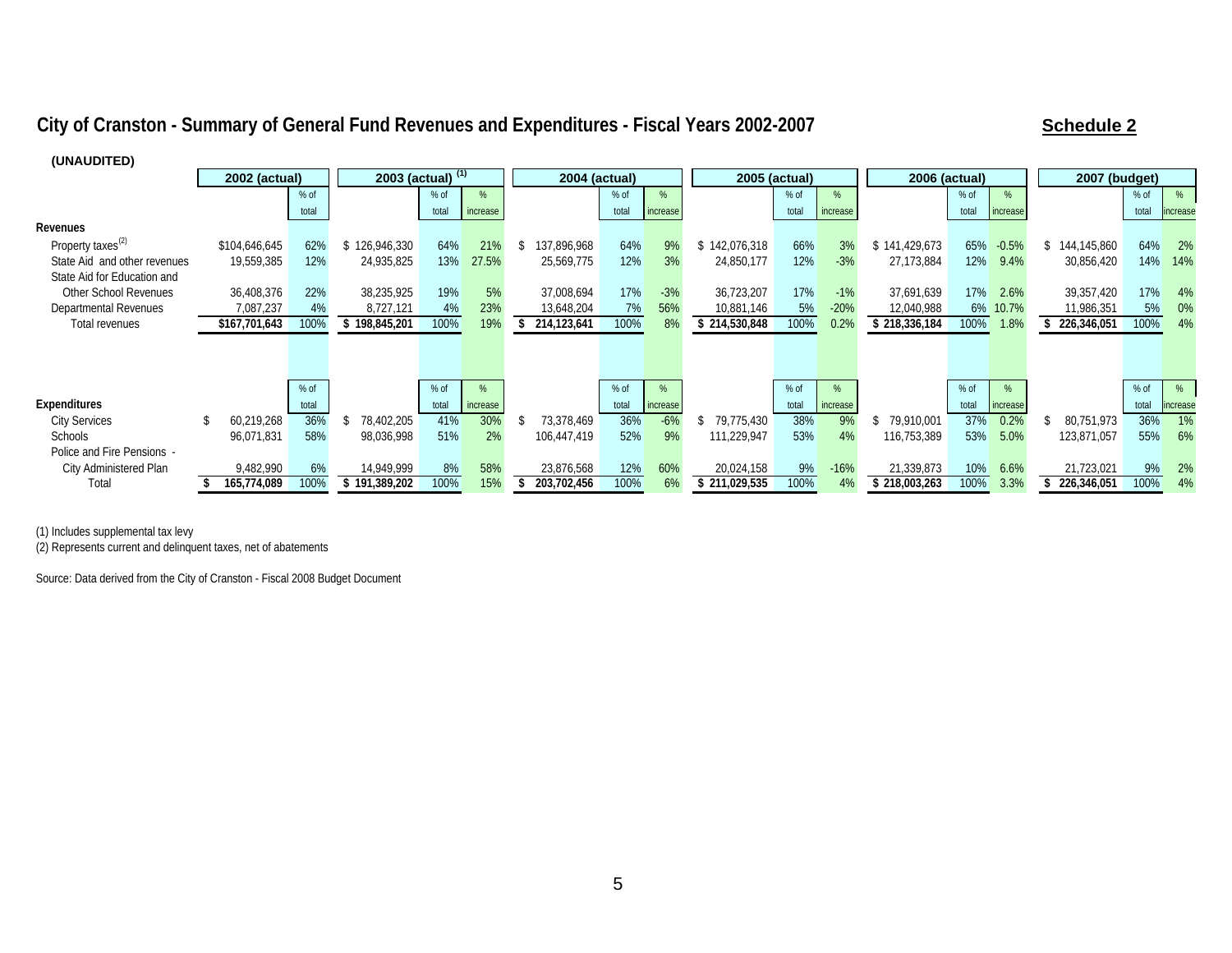#### **FISCAL 2007 REVENUE**

 The 2007 budget includes an estimated \$2.5 million overstatement of tax revenue. This anticipated shortfall in tax revenue is a net amount (gross tax revenue after exemptions) for several categories of taxes and is partially offset by \$637,000 of additional state aid (from motor vehicle excise tax phase-out reimbursement) not budgeted by the City. City officials anticipate that \$1.8 million of interest earnings in excess of budget will offset the remaining shortfall as shown below.

| <b>Estimated Shortfall in Fiscal 2007 Tax Revenue and</b><br><b>Projected Unbudgeted Revenue to Offset Shortfall</b> |                |
|----------------------------------------------------------------------------------------------------------------------|----------------|
| <b>Estimated Shortfall in Tax Revenue:</b>                                                                           |                |
| Motor Vehicle Excise Tax                                                                                             | (\$ 1,634,154) |
| Real Property Tax - Commercial/Industrial/Mixed Use                                                                  | (\$1,114,012)  |
| Other Taxes (Residential, Tangible Property and Inventory)                                                           | 268,465        |
| Net Estimated Shortfall in Tax Revenue                                                                               | (\$ 2.479.70   |
|                                                                                                                      |                |
| <b>Projected Unbudgeted Revenue</b>                                                                                  |                |
| Additional State Aid - Motor Vehicle Excise Tax Phase-out                                                            | \$<br>637,000  |
| Interest Earnings in Excess of Budget                                                                                | 1,800,000      |
| Total                                                                                                                | 2.43L          |

 Cranston had a city-wide property revaluation which resulted in new assessed values for taxable property as of December 31, 2005. The net shortfall in tax revenue of \$2,479,701 (per above Schedule) is the difference between budgeted tax revenue totaling \$143,895,860 and billed tax revenue based on the certified levy totaling \$141,416,159. The budget was not amended to reflect these changes.

 The \$2.5 million tax revenue shortfall resulted from multiple errors in budgeting revenue from the fiscal 2007 tax levy as follows:

1) When calculating tax revenue from the motor vehicle excise tax for the 2007 budget, the City used *estimated* assessed values because *certified* assessed values had not been determined. Subsequently, in June 2006, certified assessed values were determined to be \$508,600 more than the budgeted estimate. In addition, the City made an error in calculating the total value of motor vehicle excise tax exemptions for all motor vehicles, i.e., it used an exemption amount of \$5,000 per vehicle rather than \$5,500 which was the amount then authorized by state law. Subsequently, the RI General assembly, in its 2006 session, voted to increase the exemption amount from \$5,500 to \$6,000. The net result was that the tax revenue billed was \$1,634,154 less than the tax revenue budgeted.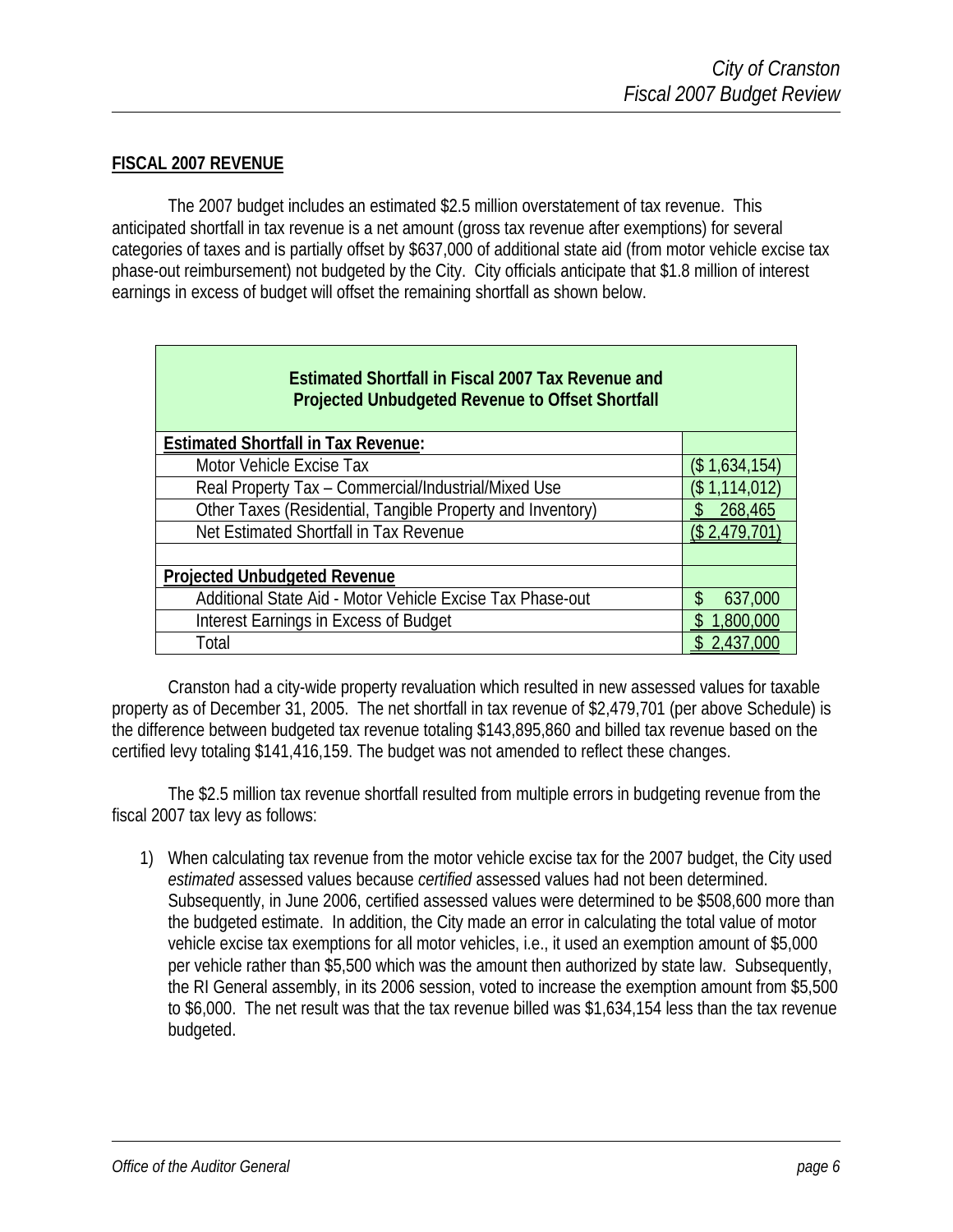- 2) The city over-estimated the total assessed value for the Real Property Commercial/Industrial/ Mixed Use category by \$15 million when calculating budgeted tax revenue. This error translated into a tax revenue shortfall of \$1,114,012.
- 3) The *certified* values for certain other tax categories were *more* than the budgeted *estimates* which resulted in tax revenue per the tax bills that was \$268,465 more than budgeted tax revenue.

We were advised that the City did not detect the \$2.5 million shortfall until the fall of 2006 when it reviewed budgeted and billed tax revenue.

An additional fiscal 2007 shortfall of \$1.5 million results from the sale of the existing police station that will not be realized before June 30, 2007. The anticipated proceeds of this sale were budgeted in fiscal 2007 as a required offset to debt service expenditures. This shortfall is expected to be addressed through a \$1.5 million withdrawal from the City's Budget Stabilization Fund.

#### **RECOMMENDATIONS**

- 1. Enhance oversight of the City's tax revenue estimation process when preparing the annual budget to ensure it is based upon accurate and reliable revenue estimates.
- 2. Reconcile budget estimates for current property taxes to the certified levy promptly to identify any significant variances. This will enable the City to take any necessary corrective action to ensure that the budget remains balanced.

#### **INVESTMENT EARNINGS**

Investment income is generated by investing the available cash balances of the City's various funds. During fiscal 2007, two significant sources of funds available for investment (exclusive of the pension fund) resulted from the General Fund surplus and unexpended bond proceeds.

As part of the budget process, the City projects interest earnings prior to each fiscal year. An analysis of the budget to actual interest earned for fiscal years 2005, 2006 and 2007 (through February 28, 2007) indicates that the City has consistently under-projected interest earnings. In fiscal 2005, interest was budgeted at \$185,000 while actual interest earned exceeded \$840,000. This variance was repeated in fiscal 2006 with budgeted interest revenue of \$805,000 and \$1,500,000 in actual earnings. For fiscal 2007 the variance is expected to be even larger, with budgeted interest of \$1.3 million and actual investment earnings expected to be over \$3 million by fiscal year end.

For fiscal 2007, higher than expected interest earnings are being heavily relied upon to close the budget gap. By January 2007, the City estimated that approximately \$1.8 million of excess interest would be available by the end of the fiscal year to offset anticipated budget shortfalls. As part of our consideration of the reliability of the City's projected financial position at June 30, 2007, we calculated our own projection for interest revenue for fiscal year 2007 utilizing actual interest earnings figures through February 28, 2007 and the City's projections of expenditures of bond funds for the remainder of fiscal 2007. The projection assumed no material changes in the City's investment policy or budget surplus amount and utilized an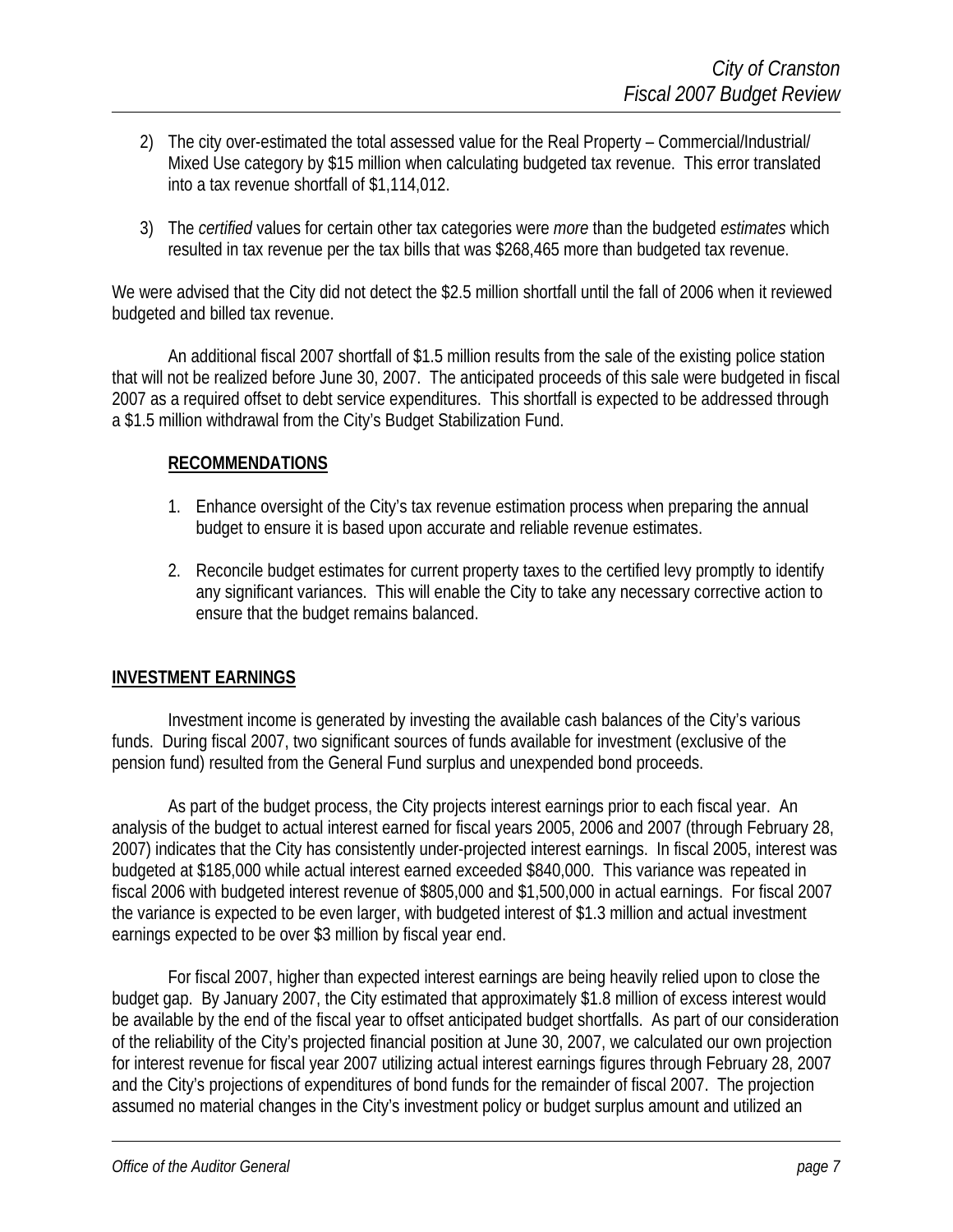average interest rate of 5%, approximating the average interest yield on the City's liquid investment accounts for the first 8 months of the fiscal year.

The City's total budgeted interest revenue projection for fiscal 2007 was \$1.3 million. At February 28, 2007, after eight months of operating activity, the City's accounting system reflected actual interest earned of \$2,076,493. Based on these accounting system amounts and additional information provided by the City regarding expected capital project expenditures, we projected interest earnings through June 30, 2007 to be approximately \$3,050,000. Of this projected interest amount, approximately \$875,000 is related to unexpended bond proceeds, with the remaining portion attributable to General Fund sources. This amount approximates the City's projected final interest earnings; as a result, we consider the City's expectation of excess interest of \$1.8 million for fiscal 2007 to be reasonable.

The City Controller and Internal Auditor for the City Council indicated that the large budget variances for investment income have been driven primarily by overly conservative interest rate assumptions and the growth of the General Fund surplus, along with the recent addition of higher yielding certificates of deposit as an investment vehicle for certain General and Bond Funds. Although the anticipated positive budget variance in investment income for fiscal 2007 partly offsets an unfavorable variance in property tax revenue caused by an error, these understated investment earning projections limit the effectiveness of the overall budget as a reliable planning tool.

#### **Use of investment income earned from non-General Fund sources**

 The City's projection of fiscal 2007 investment earnings available to offset other budgetary shortfalls includes investment income in the General Fund as well as certain other special funds (budget stabilization funds) and capital funds. Whether investment income from these non-General Fund sources is appropriately available is unclear. The City Charter – Section 7.05 – *Powers and duties of city treasurer* (as amended by the voters November 2006) states that interest or dividends earned from the investment of "surplus moneys" shall be credited to the fund concerned. Conversely, an interest policy instituted by the City's Finance Director on July 1, 2006 directs staff "to return all interest earned on investments in the Capital Funds and Stabilization Funds to the General Fund". We were informed that this interest policy had not been ratified by the City Council. As a result we advised the City to obtain a legal opinion as to whether Council approval is required. Whether the change in policy requires Council approval remains unclear. Approximately \$875,000 of investment income from non-General fund sources is being used to resolve the fiscal 2007 budget gap. The City should clarify the permissible uses of investment income earned outside the City's General Fund to be sure that it can appropriately be used to offset the property tax revenue shortfall.

#### **Potential arbitrage rebate liability**

As noted previously, part of the City's fiscal 2007 investment income is derived from the investment of unexpended bond proceeds. Because the City may earn yields higher than the expected yield on the bond issue, the City is exposed to potential liability for rebate of some portion of the excess interest earned above the yield on the bonds. Although this potential arbitrage rebate is payable on the fifth anniversary of the bond issuance, issuers generally make an annual determination of potential arbitrage rebate liabilities in order to properly accrue any potential obligation. As the City is relying, in part, on bond proceed interest earnings to balance the budget for fiscal 2007, it is critical that the City consider any potential arbitrage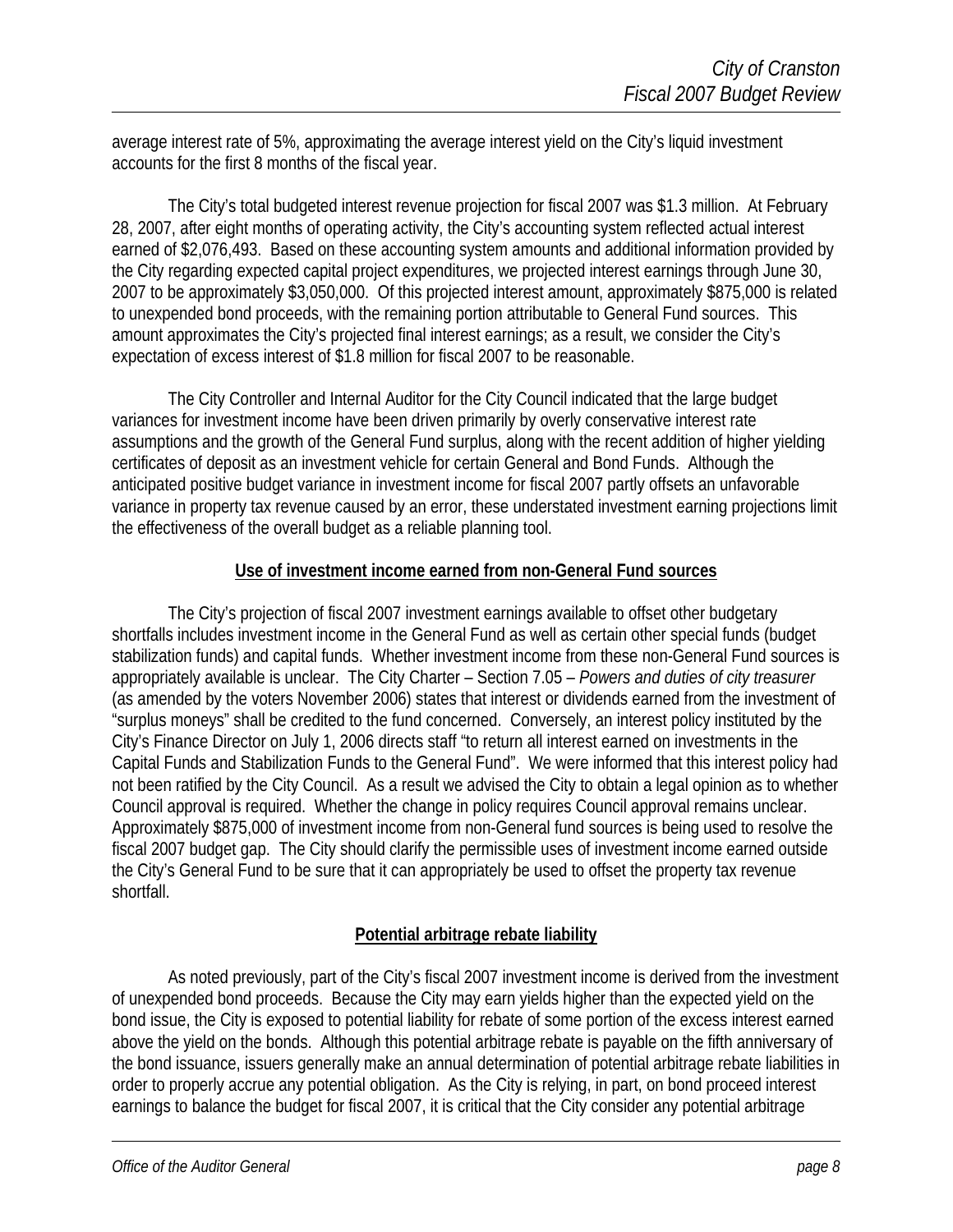rebate obligation and the possible need to set aside funds, before appropriating interest earnings for other purposes.

#### **RECOMMENDATIONS**

- 3. Ensure budget estimates of investment income are reasonable and reflective of expected amounts available for investment at projected investment yields.
- 4. Clarify permissible uses of investment income earned from non-General Fund sources.
- 5. Consider the City's potential arbitrage rebate liability in connection with investment of unexpended bond proceeds.

#### **STRUCTURAL BUDGET ISSUES**

 The City may have certain structural budget issues that could adversely impact the City's future budgets and its ability to comply with State mandated limits on property tax increases. A structural budget gap is a mismatch between expenditures and revenue streams. Some of the City's budgeting practices have created these structural imbalances.

 The fiscal 2007 shortfall in tax revenue of \$2.5 million is anticipated to be offset by an increase of \$636,645 in state aid from the motor vehicle excise tax phase-out in excess of budget and \$1.8 million of interest earnings in excess of budget. The latter amount includes \$875,000 of interest earned on bond funds. However, the bond funds will eventually be spent on projects and therefore will not be available to generate interest in fiscal 2008 and future years. In addition, the City must address whether the City's policy of using interest earnings on bond funds is consistent with limitations included in the City Charter.

 Funding normal, recurring operating expenditures of the City from one-time revenues creates structural budget issues. These recurring expenditures are no longer matched to a recurring revenue source. Normal revenue growth is typically insufficient to fund these expenditures when the one-time source of funds or the budget reserve account is no longer available. Additionally, State mandated caps on property tax increases limit the City's ability to raise taxes to cover these items and also fund normal expenditure growth.

The City has utilized its Budget Stabilization Fund and Health Care Budget Stabilization Fund for certain expenditures that are more recurring rather than extraordinary in nature. Continual use of budget reserve funds for regular and recurring budget items limits their availability for unpredicted one-time expenditures or revenue shortfalls and gives rise to structural budget imbalances

#### **Budget Stabilization Fund**

 The Budget Stabilization Fund has been used to an increasing extent to fund expenditures that are more recurring in nature rather than one-time extraordinary type items. For example, police severance pay was paid during fiscal years 2005, 2006 and 2007. Fire severance pay was paid during fiscal years 2006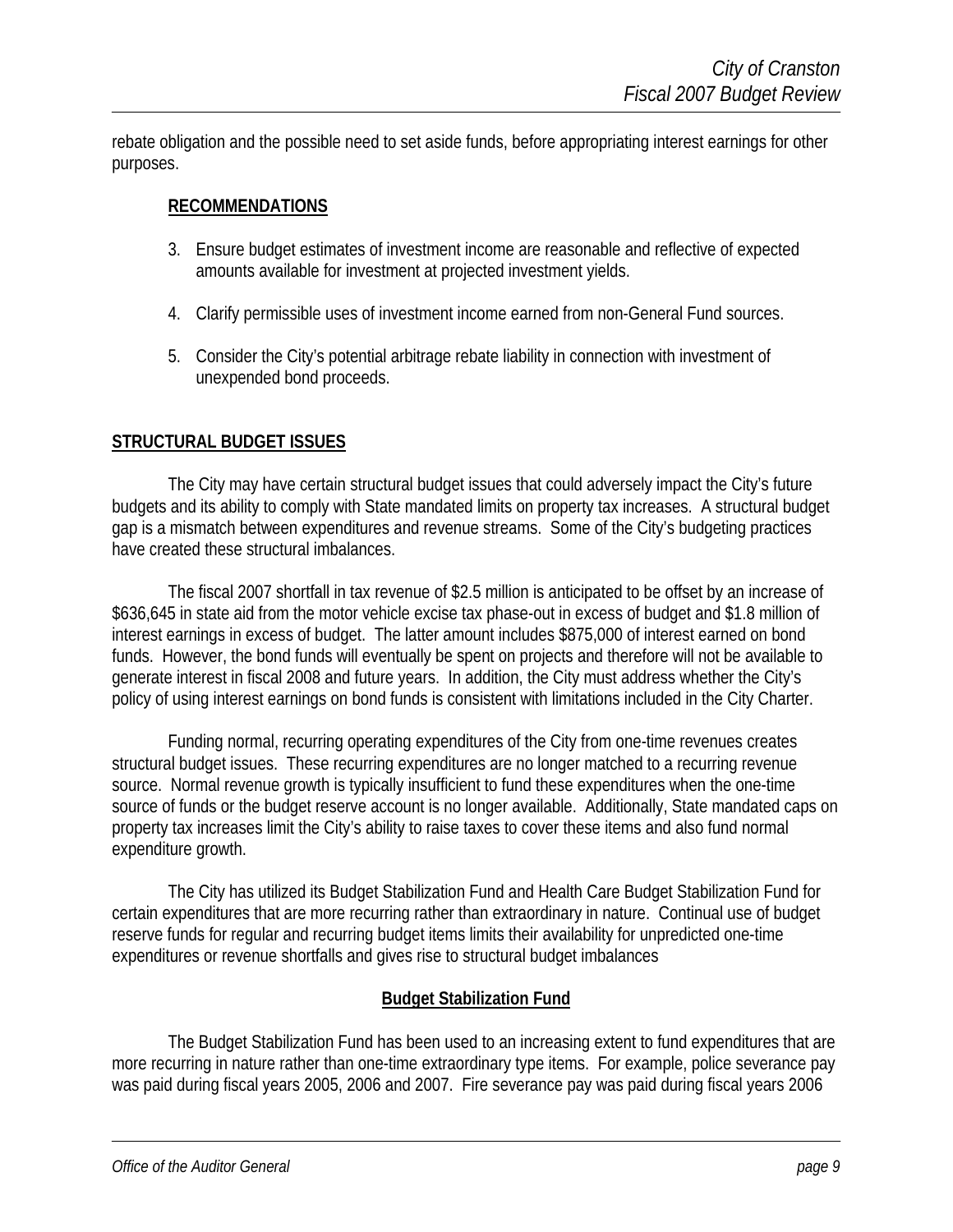and 2007. The purchase of textbooks for schools has been funded from the Budget Stabilization Fund in both fiscal 2006 and 2007.

 Debt service of \$1.5 million is also being funded with budget stabilization funds in 2007. The fiscal 2007 budget includes \$1.5 million of estimated revenue from the planned sale of the old police station which is earmarked to pay an equal amount of debt service. (The City Charter requires that proceeds from the sale of public buildings be used to retire municipal debt.) The building is to be sold when the Police Department moves to a new station that is currently under construction. Although the City anticipates moving to the new station by the end of fiscal 2007, the old station will not be sold during fiscal 2007. Accordingly, as a contingency, the City will use \$1.5 million from the Budget Stabilization Fund which has been authorized by City ordinance.

 Fiscal 2007 expenditures in the Budget Stabilization Fund through February 28, 2007 totaled approximately \$1.5 million with an additional \$2.0 million projected to be expended before June 30, 2007.

#### **Health Care Stabilization Fund**

 In fiscal 2005, the City established a Health Care Stabilization Fund. It was funded by transfers of the excess of funds appropriated over actual health care expenditures. The purpose of the fund was to cover deficits in the event that health care expenditures exceeded the budgeted appropriations.

 In fiscal 2007, the City funded its contribution to a newly created Other Post-employment Benefits (OPEB) trust fund by appropriating \$3 million from the Health Care Budget Stabilization Fund. The contribution to the OPEB trust fund is in response to new accounting guidelines which require an actuarial determination of the costs of retiree health benefits and recognition and disclosure of these costs in the City's annual financial statements. The actuarial amount required to fund these benefits for fiscal 2007 was \$3.2 million which was only \$300,000 more than the \$2.9 million expended in fiscal 2006 on a pay-as-yougo basis from the General Fund. Delaying funding of this cost is not feasible since actual cash outlays for claims are projected to exceed the actual contribution amount for fiscal 2007 (see related finding on page 22). In essence, a current budget expenditure item is now being temporarily funded from a reserve account (Health Care Stabilization Fund) rather than the current operating budget as it had been in previous years. The Mayor's fiscal 2008 budget again proposes using \$1.75 million from the Health Care Budget Stabilization Fund to fund, in part, the fiscal 2008 annual required contribution for retiree health care.

 Use of budget stabilization funds in this manner creates budgetary structural imbalances -- when the stabilization funds are exhausted and the item must be funded from the current operating budget, there may be insufficient revenues to support the expenditure item.

#### **Structure of the Budget Stabilization and Health Care Stabilization Funds**

In 2002, we recommended that the City create a budget reserve account after resolution of the City's immediate fiscal crisis and progress was made in funding the City's pension obligations. The longterm goal of such a reserve was to prevent a recurrence of a significant fiscal crisis and to enable the City to achieve sufficient fiscal stability such that it could weather fiscal problems without resorting to deficit financing. As recommended, a portion of each year's estimated revenues should be directed to a reserve account until a sufficient balance is achieved. Once the reserve account was fully funded, "excess"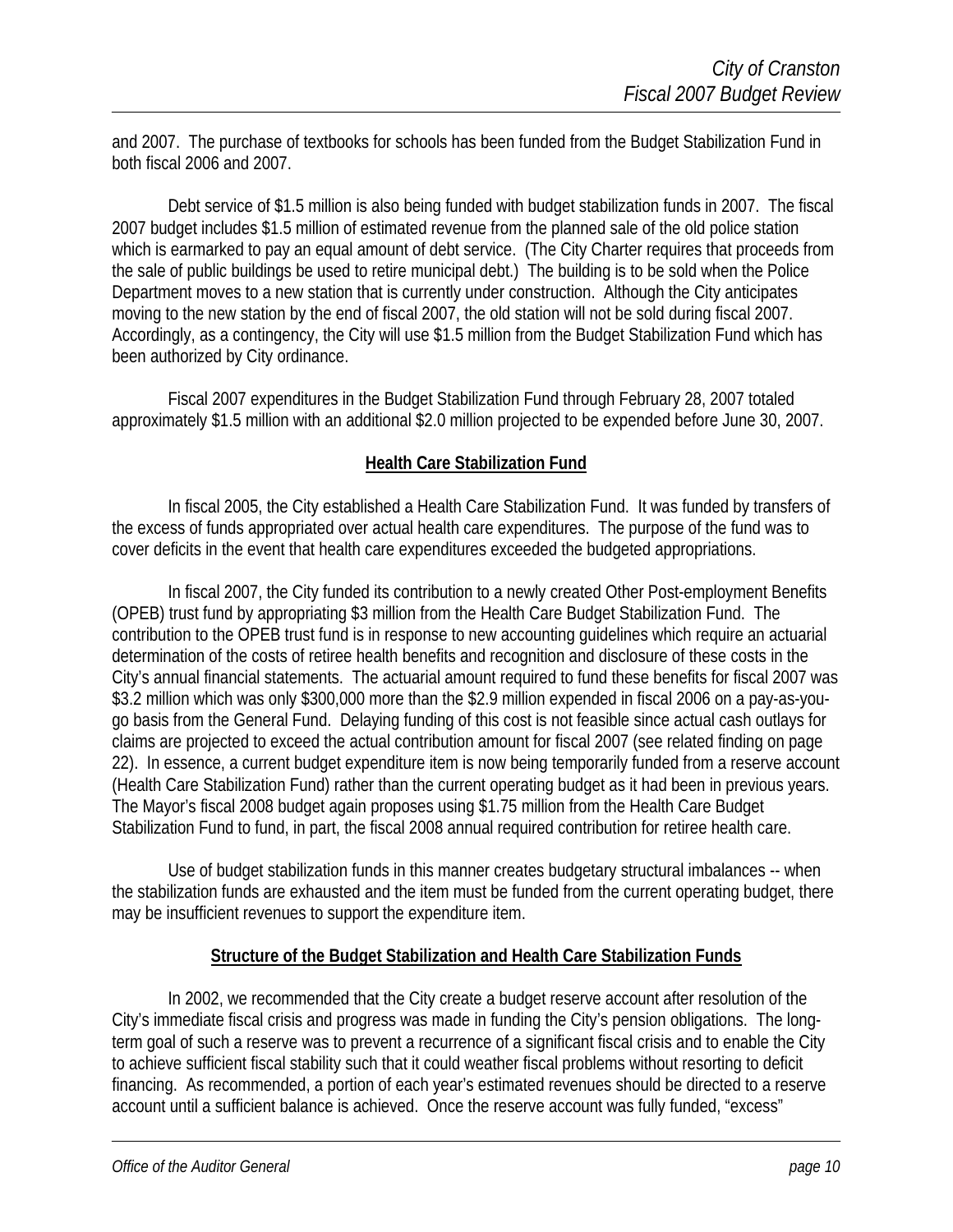contributions to the reserve account could be directed to funding capital items without long-term borrowing, reducing existing bonded debt, and reducing unfunded pension liabilities. Creation of such reserves is an integral component of a sound financial plan for the City and would demonstrate a commitment to preventing recurrence of a fiscal crisis. Additionally, creation of a "rainy day" fund would enhance the City's cash position and allow it to fund its temporary cash needs internally without short-term borrowing.

The City established two budget stabilization accounts in fiscal 2005 -- the Budget Stabilization Fund and Health Care Budget Stabilization Fund. In establishing the budget reserve accounts, the City did not earmark a specific annual contribution or a target balance to be maintained (e.g., percentage of annual operating budget). Additionally, permissible uses of each fund are not specified, just that approval of the City Council must be obtained. Adopting a budget reserve policy which includes these criteria by amending the charter and/or enacting an ordinance would impose additional controls and fiscal discipline on the use of the budget stabilization funds.

*Recommended Budget Practices, A Framework for Improved State and Local Government Budgeting*, published by the Government Finance Officers Association, provides best practices guidance for state and local budgeting. It states that governments should develop a policy on stabilization funds and maintain a prudent level of financial resources to protect against reducing service levels or raising taxes and fees because of *temporary revenue shortfalls or unpredicted one-time expenditures*.

#### **RECOMMENDATIONS**

- 6. Limit the use of budget stabilization funds to avert an unexpected revenue shortfall or to fund unpredicted one-time expenditures. Define the specific permissible uses of the budget reserve account within the City Charter and/or City ordinances.
- 7. Establish a specific annual contribution and a target balance to be maintained for each budget stabilization fund.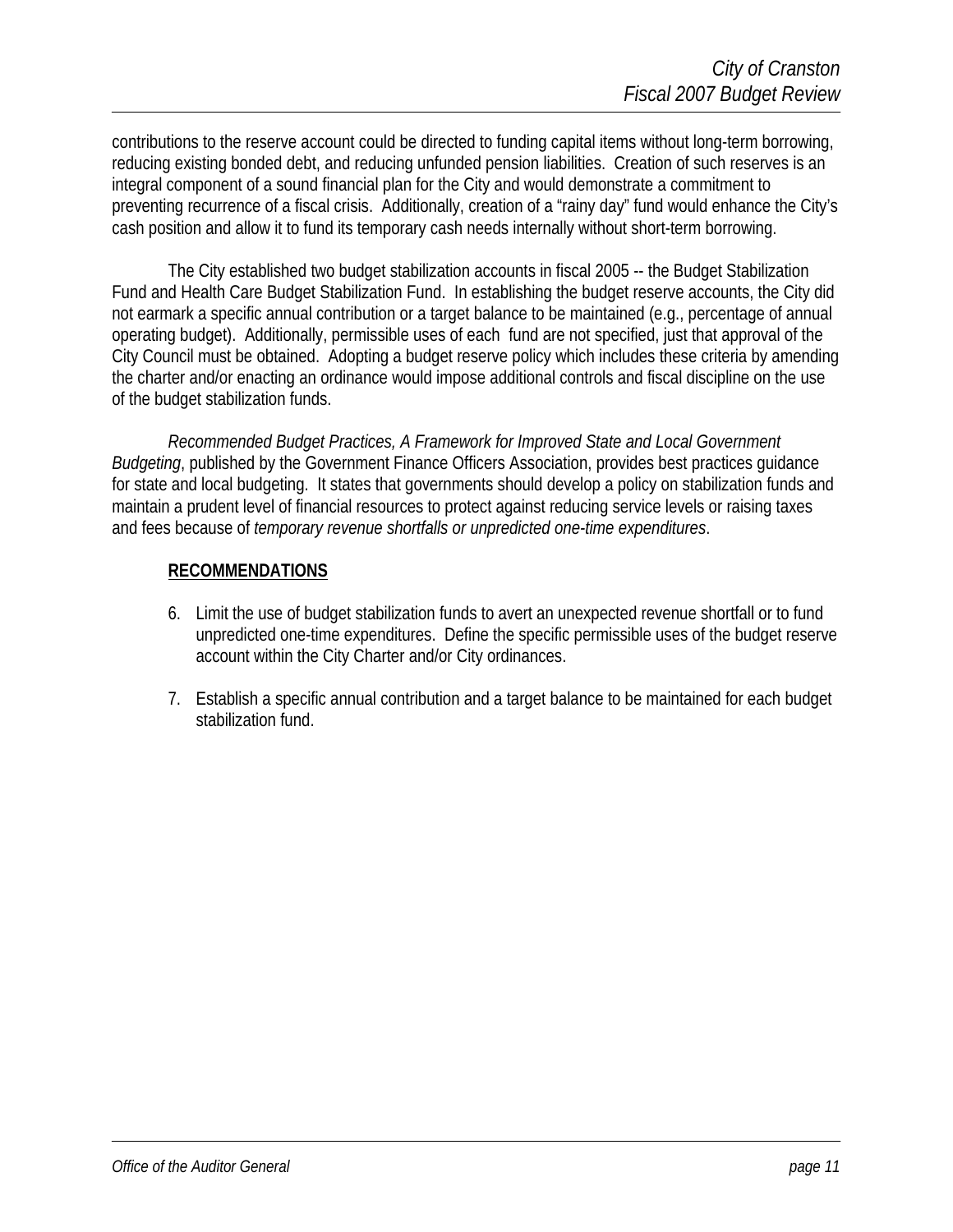#### **OTHER FINDINGS AND RECOMMENDATIONS**

#### **PENSION PLANS**

 City of Cranston (the City) employees are eligible for pension benefits provided under various pension plans. In general:

- Teachers are covered by the Rhode Island Employees' Retirement System which is administered by the State. The employee, City and State are each required to make contributions to this plan.
- Certain other City employees, including non-certified school employees and police and fire personnel hired subsequent to July 1, 1995, are covered by the Municipal Employees' Retirement System which is also administered by the State. The employee and City are each required to make contributions to the plan – the State is only the administrator and has no funding obligation for future benefits.
- Certain public works' employees and all school bus drivers are eligible to participate in the National (Industrial) Pension Plan which is administered by the Laborers' National (Industrial) Pension Fund. The City, but not the participating employee, is required to make contributions to the plan.
- Certain other City employees, mostly workers within City Hall and other clerical staff are eligible to participate in the New England Teamsters & Trucking Industry Pension Plan which is administered by the New England Teamsters & Trucking Industry Pension Fund. The City, but not the participating employee, is required to make contributions to the plan.
- Police and fire personnel hired before July 1, 1995 are covered under the Police and Fire Employees' Pension Plan of the City of Cranston (PFERS). The PFERS was established to provide benefits to Cranston's retired municipal police and fire personnel hired prior to July 1, 1995. The employee and City are each required to make contributions to this plan. The City is solely responsible for the administration and funding of pension benefits provided under this plan.

For all but the PFERS, the City's primary obligation is to make the annual required employer contributions to the plans. For the PFERS, the City has the responsibility for not only making required employer contributions but also for administering the plan, investing plan assets, obtaining periodic actuarial valuations and funding all future benefits.

 Except for the PFERS, the City has made required contributions to pension plans covering its employees. Annual contributions to the PFERS have increased in recent years but are still short of 100% of the annual required contribution amount. At July 1, 2006, only \$40 million of assets had been accumulated to fund plan liabilities of \$257 million. By any measure the plan remains severely underfunded.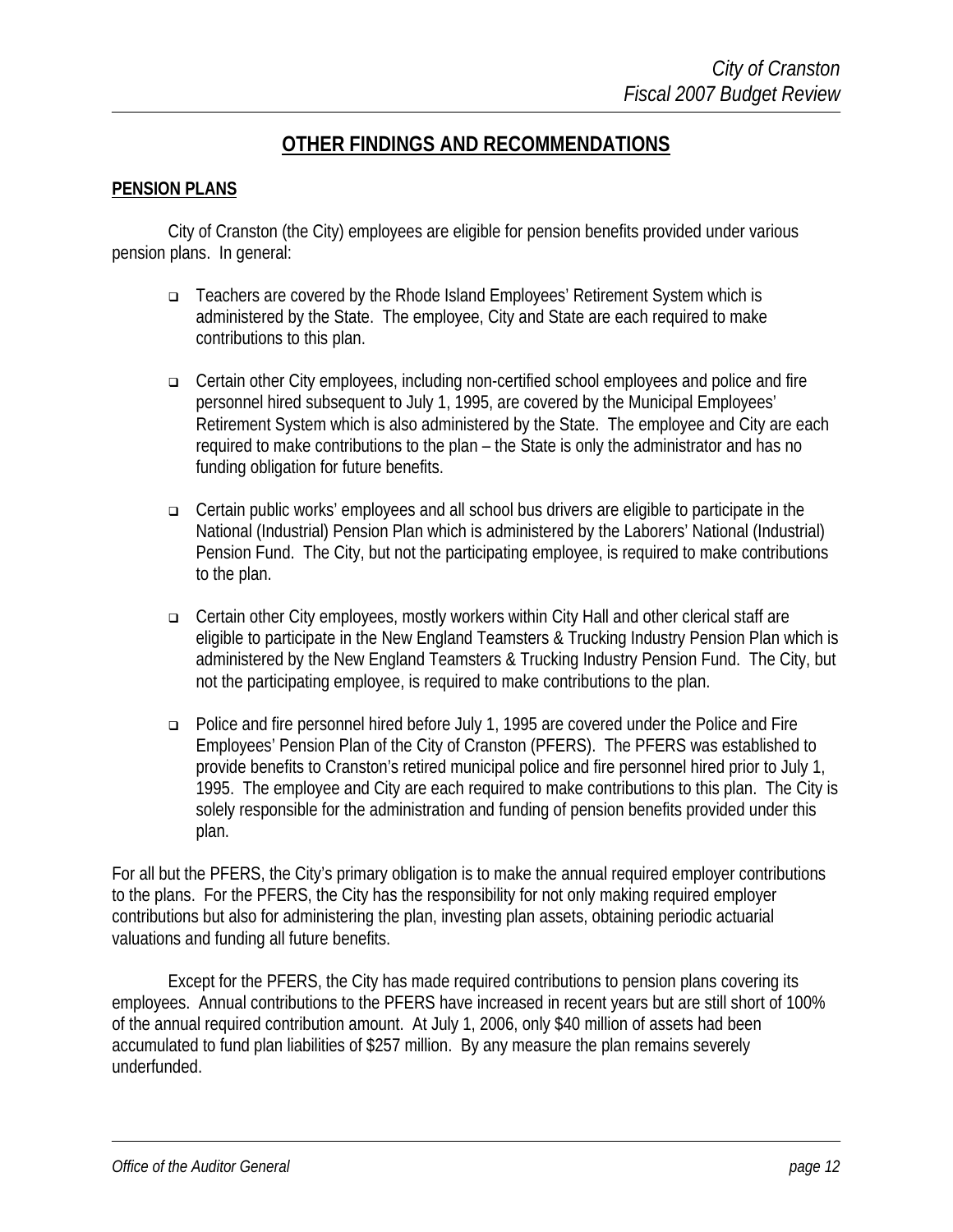The PFERS has been historically underfunded. In 2002, the fiscal problems of the City of Cranston received much public scrutiny and the Office of the Auditor General issued a report including recommendations for ameliorating the City's fiscal challenges. One of the key factors impacting the City's deteriorating fiscal condition was the funding status of the City administered PFERS. At that time, assets accumulated for future benefits were significantly less than the actuarially required amounts. The Unfunded Actuarial Accrued Liability (UAAL) was \$237 million and the City's auditors raised doubts about PFERS ability to continue as a going concern.

 With the intent of assessing the progress made in improving the overall financial health of the PFERS plan, we reviewed the Cranston Police and Fire Pension Trust for the fiscal year ended June 30, 2006 and the previous four years (2002 through 2005). We utilized the actuarial valuations performed by the City's actuary and the information provided in the City's audited financial statements to perform our analyses. We focused on five common measures used to assess the "fiscal health" of a pension plan:

| Annual required<br>contribution (ARC)                   | The amount required to be contributed to the plan as determined by an actuary<br>in accordance with the plan's actuarial funding methodology and assumptions.<br>Any contribution amount less than 100% of the ARC warrants concern.                                                                                                                                                                                                                                                                                                                                                                      |
|---------------------------------------------------------|-----------------------------------------------------------------------------------------------------------------------------------------------------------------------------------------------------------------------------------------------------------------------------------------------------------------------------------------------------------------------------------------------------------------------------------------------------------------------------------------------------------------------------------------------------------------------------------------------------------|
| Net pension<br>obligation<br>(NPO)                      | When a government contributes 100% of the ARC no liability is required to be<br>presented on the face of the government's financial statements. When less<br>than 100% of the ARC is contributed, the difference between the ARC and the<br>actual contribution is reflected as a liability on the government's government-<br>wide financial statements and is referred to as the net pension obligation.<br>When an NPO exists on a government's financial statements, this amount<br>represents the cumulative effect of contributions that should have been, but<br>were not, made to a pension plan. |
| Unfunded actuarial<br>accrued liability<br>(UAAL)       | The Actuarial Accrued Liability (AAL) is the present value of fully projected<br>benefits attributable to service credit that has been earned. The Unfunded<br>Actuarial Accrued Liability (UAAL) is the difference between the AAL and the<br>actuarial value of assets available to pay benefits.                                                                                                                                                                                                                                                                                                       |
| Funded ratio -<br>overall funding<br>status of the plan | The funded ratio of a pension plan is the relative value of the plan's assets and<br>liabilities. The Plan's funded ratio is determined by dividing the actuarial value<br>of assets by the actuarial value of liabilities.                                                                                                                                                                                                                                                                                                                                                                               |
| Investment<br>Performance                               | In addition to contributions, investment income is another source of funds to<br>provide current and future pension benefits. Investment performance can be<br>measured against the actuarial assumed rate of return and investment returns<br>obtained by other similar investors.                                                                                                                                                                                                                                                                                                                       |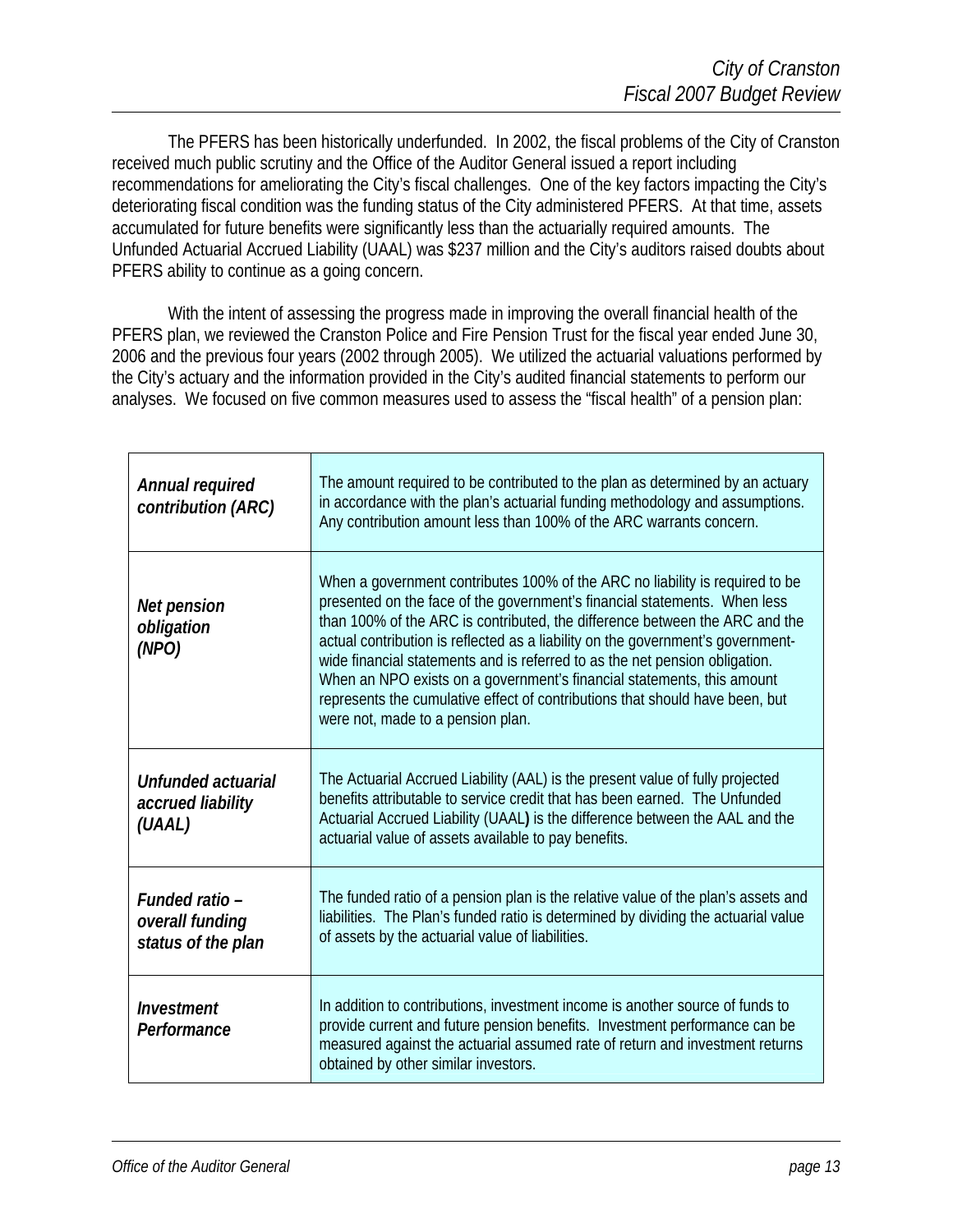#### **Annual Required Contribution**

While the City has made progress in making required contributions to the PFERS, the City has not contributed 100% of the Annual Required Contribution (ARC), except for one fiscal year when unexpected revenues were applied to the PFERS pension obligation. Making 100% of the annual required contribution is generally considered a minimum baseline for responsible funding of a pension plan.

 The PFERS' annual required contribution (ARC), as determined by the actuary, increased 14% from \$18,996,537 in fiscal year 2002 (based on the 2001 valuation) to \$21,723,021 in fiscal year 2006 (based on the 2005 valuation). The percentage of the ARC that the City funded during the period ranged from 50% in 2002 to 109% in 2004. For fiscal year 2006, the City funded 98% of the ARC with a contribution of \$21 million. The following table illustrates the ARC and the funding percentages over the last five years.

|                 | 2002                        | 2003         | 2004         | 2005         | 2006         |
|-----------------|-----------------------------|--------------|--------------|--------------|--------------|
| Annual          |                             |              |              |              |              |
| Required        | \$18,996,537                | \$24,945,408 | \$21,877,449 | \$22,147,958 | \$21,723,021 |
| Contribution    |                             |              |              |              |              |
| (ARC)           |                             |              |              |              |              |
| Amount          |                             |              |              |              |              |
| <b>Actually</b> | 9,482,990<br>$\mathbb{S}^-$ | \$14,949,999 | \$23,876,569 | \$20,024,158 | \$21,339,876 |
| <b>Funded</b>   |                             |              |              |              |              |
| % Funded        | 49.92%                      | 59.93%       | 109.14%      | 90.41%       | 98.24%       |

 The annual required contribution for the PFERS, which is in excess of \$20 million each year, is a significant component of the City's annual budget of approximately \$220 million. The City's annual required contributions remain significant because of chronic underfunding of the plan including failure to make 100% of annual required contributions, and an increasing number of retirees and decreasing number of active members since the plan is now closed to new members.

 The cumulative difference between the ARC and the amounts the City actually contributed to the PFERS in just the last five years is approximately \$20 million. Had the City fully made the annual required contributions, the PFERS would not only have had those amounts available to provide benefits to retirees but could have realized investment earnings over the period, thereby reducing future contributions. In the last five fiscal years (2002-2006), funding 100% of the annual required contribution in each of those years would have resulted in \$22 million of additional contributions to the PFERS and more than \$2.5 million of additional investment income. We estimated that had these contributions been made, assets available in the plan would have been nearly \$62 million rather than \$39.6 million and the funded ratio would have been nearly 24% rather than 15.4%. As discussed in the next section, Net Pension Obligation, the cumulative effect of the City's failure to make the annual required contribution to the PFERS over many years is nearly \$89 million.

 The City has budgeted, in fiscal 2007, a contribution to the PFERS that is equal to 100% of the annual required contribution; however, the fiscal 2008 budget as submitted by the Mayor provides for a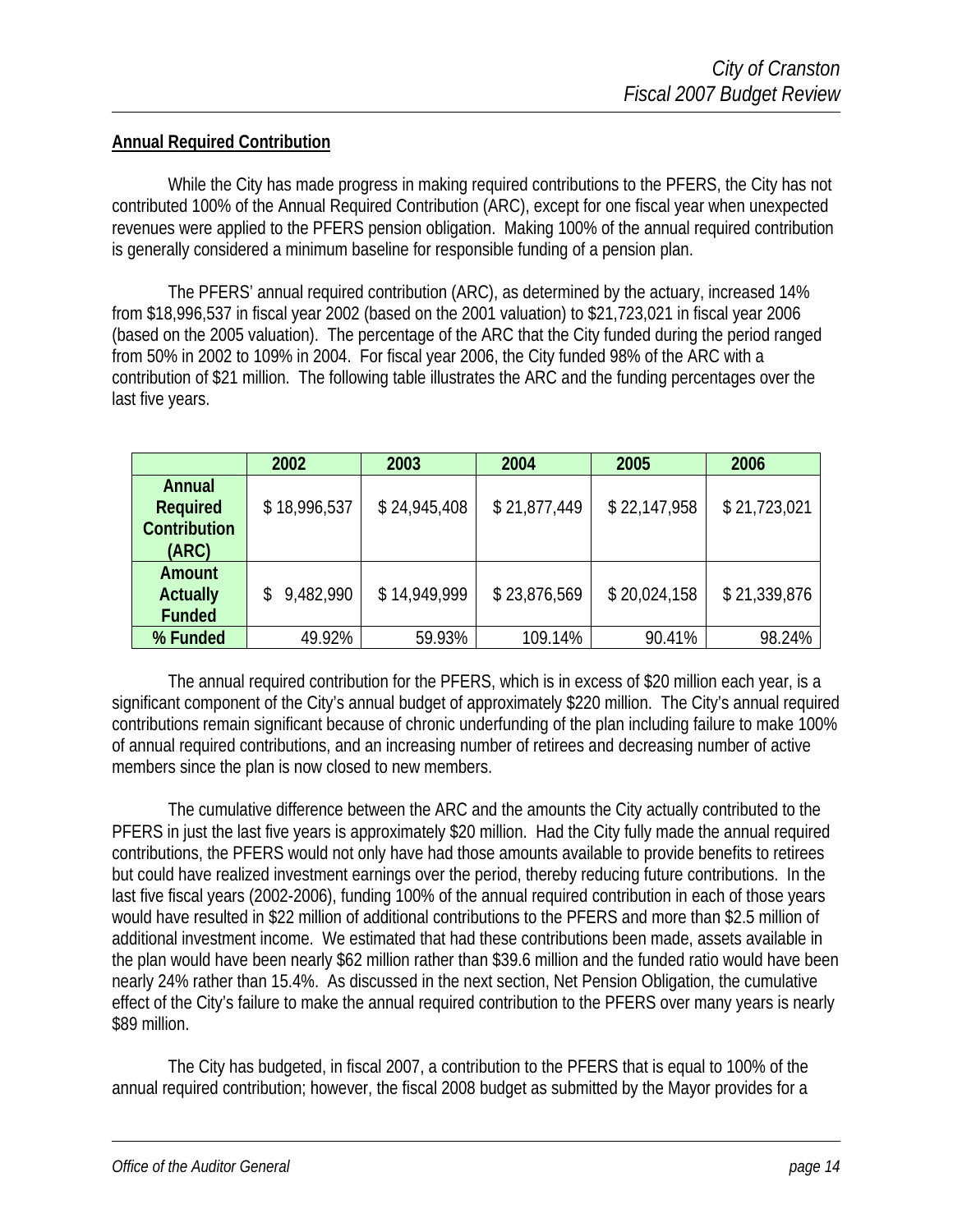contribution to the PFERS that is approximately \$1.7 million less than 100% of the annual required contribution.

#### **Net Pension Obligation**

 The City's Net Pension Obligation (NPO) increased approximately 9% from \$81 million in 2002 to \$89 million in 2006. This increase results from continued failure to fund 100% of the annual required contribution.

 The net pension obligation had a significant impact on the financial position of the governmental activities as reported in the City's Comprehensive Annual Financial Report for the fiscal year ended June 30, 2006. The net pension obligation of \$89 million was 47% of all general long-term obligations of the City which totaled \$189 million at June 30, 2006. Consequently, the NPO is a primary cause for the fact that the City's liabilities (governmental activities) exceed assets at June 30, 2006 by more than \$20 million.

#### **Unfunded Actuarial Accrued Liability**

 The Actuarially Accrued Liability (AAL) increased approximately 19% from \$212 million as reported in the 2001 actuarial valuation to \$257 million as reported in the 2006 valuation. Despite an increase in the actuarial value of the plan's assets which increased 52% from \$19 million to \$39.6 million, the Unfunded Actuarially Accrued Liability (UAAL) increased 15% from \$191 million to \$218 million over the same period.

|                  |                  | <b>Actuarial</b> | <b>Unfunded</b>          |               |
|------------------|------------------|------------------|--------------------------|---------------|
|                  | <b>Actuarial</b> | <b>Accrued</b>   | <b>Actuarial</b>         |               |
| <b>Actuarial</b> | Value            | Liability        | <b>Accrued Liability</b> |               |
| <b>Valuation</b> | of Assets        | (AAL)            | (UAAL)                   | <b>Funded</b> |
| <b>Date</b>      | (000's)          | (000's)          | (000's)                  | Ratio         |
|                  | (a)              | (b)              | (b) – (a)                | (a)/(b)       |
| July 1, 2001     | \$20,805         | \$211,799        | \$190,994                | 9.8%          |
| July 1, 2002     | \$19,237         | \$256,292        | \$237,055                | 7.5%          |
| July 1, 2003     | \$17,960         | \$218,407        | \$200,447                | 8.2%          |
| July 1, 2004     | \$27,622         | \$242,850        | \$215,228                | 11.4 %        |
| July 1, 2005     | \$31,641         | \$252,222        | \$220,581                | 12.5 %        |
| July 1, 2006     | \$39,606         | \$257,475        | \$217,869                | 15.4 %        |

 Because membership in the plan is closed, the number of active members and the amount of employee contributions continues to decline, while the number of retirees and related pension benefits continues to increase.

 There were 192 active contributing members per the July 1, 2001 actuarial valuation. Annual covered payroll for these employees was \$11 million. At July 1, 2006, there were 98 active members with annual covered payroll of \$7 million. Conversely, the number of retirees and beneficiaries at July 1, 2001 was 336 and increased 21% to 407 at July 1, 2006. Pension benefits paid as reported in the fiscal year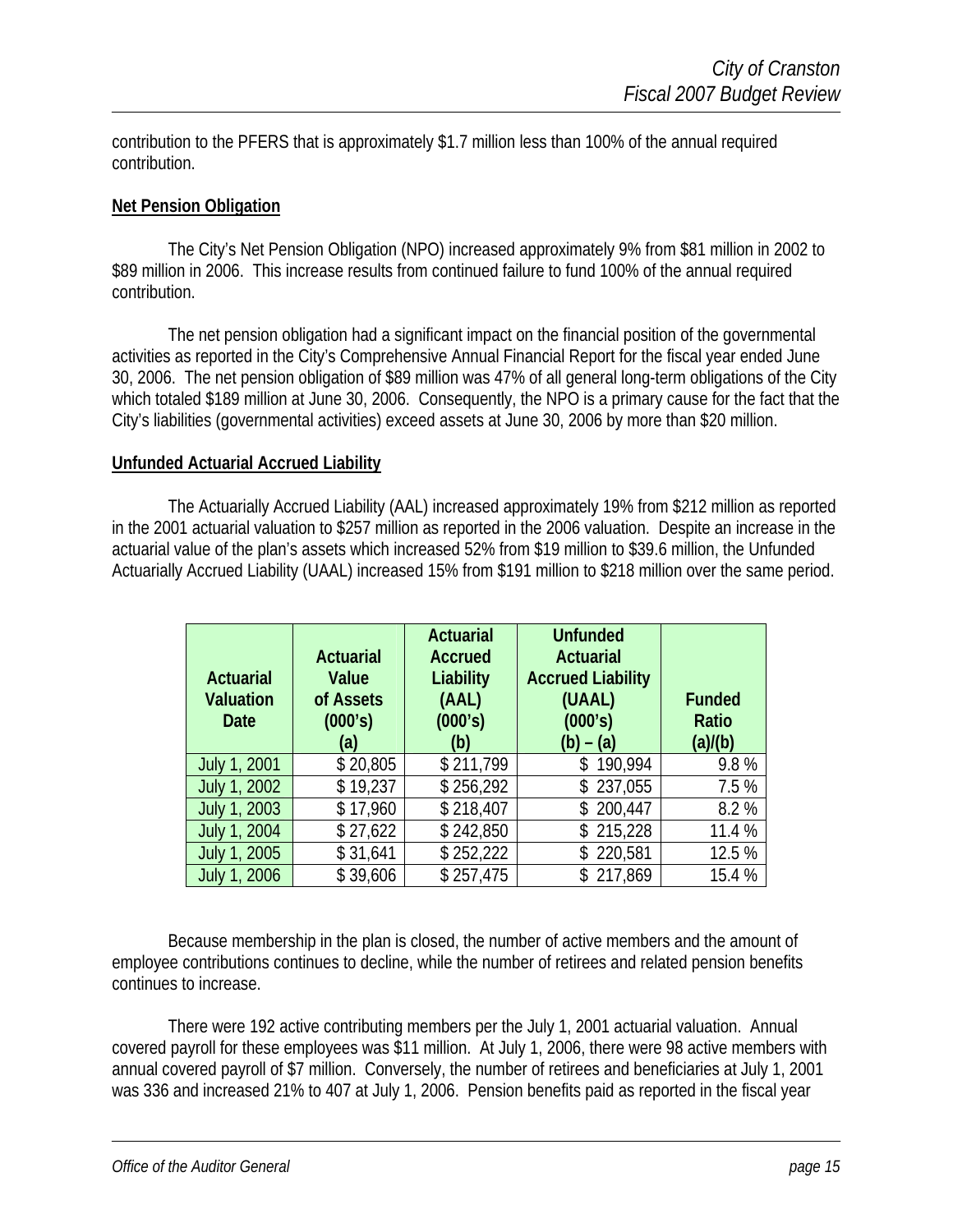2002 audited financial statements were \$13.2 million and increased 36% to \$18 million in 2006. The actuarial valuation at July 1, 2006 forecasts further pension benefit expense increases through fiscal year 2024.

 In addition to the increase in projected benefits and contributions to the plan, the other factor that has significant impact on the UAAL is the performance of the plan's investments which is discussed in the Investment Performance section.

#### **Funded Ratio**

 The Plan's funded ratio increased from 7.5% in 2002 to 15.5% in 2006. However, even with this increase the plan is seriously underfunded. The following graph illustrates the increase in the Plan's funded ratio from 2002 through 2006.



 Wilshire Consulting published a report on the funding levels of 125 state retirement systems in March 2006. Wilshire estimated the funded ratio of pension assets to liabilities for all 125 systems surveyed was 87% in 2005. Recent initiatives in other states to identify pension plans at risk have targeted any plan with a funding ratio of less than 80% to 90%. By this measure, Cranston's PFERS with a funded ratio of only 15% remains a plan at risk.

#### **Investment Performance**

 The market value of the Plan's investments increased 106% from \$19.2 million in 2002 to \$39.6 million in 2006. The Plan's investments realized a return of approximately 8% for the fiscal year ended June 30, 2006. However, prior to fiscal year 2006, investment returns were significantly less than the plan's assumed rate of return of 8% and averaged just 1.6% over the five years ending June 30, 2006.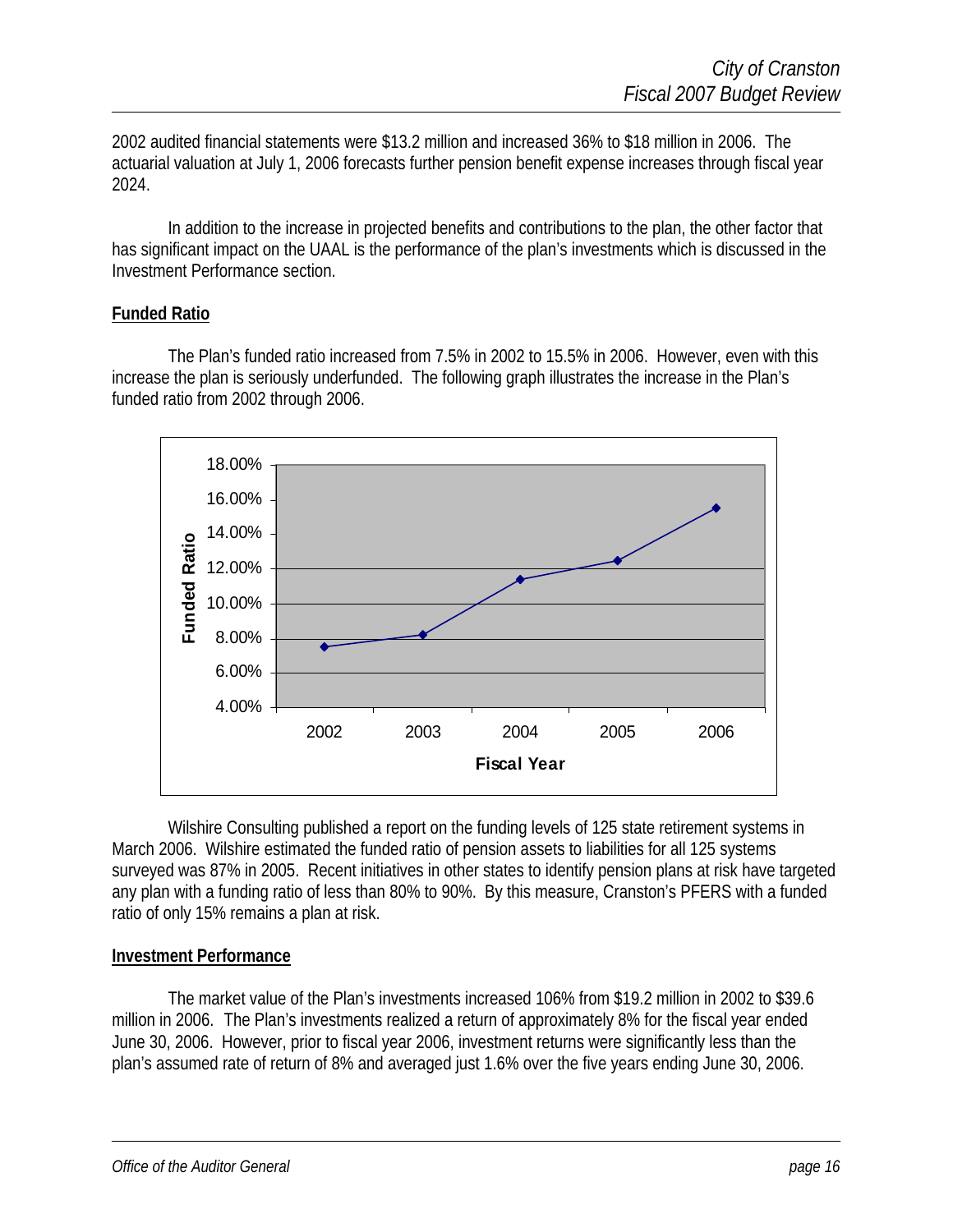We calculated the PFERS actual rate of return on investments for fiscal years 2002 through 2006 by averaging the beginning and ending balances and dividing by investment income as reported in the City's audited financial statements. The following graph illustrates actual investment returns as compared to the assumed investment rate over the last five years.



 In comparison to the PFERS' investment return performance, the Employees' Retirement System of RI (ERSRI) had investment returns of 19.5%, 12.2% and 12.6 % for the fiscal years ended June 30, 2004, 2005, and 2006, respectively.

 To demonstrate the impact of actual investment performance on the plan's funding status, we estimated investment income had the plan achieved the assumed rate of return of 8%. Over the five fiscal years 2002 - 2006, we estimated the plan would have realized more than \$8 million in additional investment income. We also estimated investment income over the same five-year period if the plan had achieved the same rate of return as the Employees' Retirement System of the State of Rhode Island. Under this scenario, the plan would have realized approximately \$9 million in additional investment income over the five-year period.

 In December 2004, the City formulated an investment policy for the Plan's assets. The plan established an investment committee consisting of the City Council President, the City Solicitor and the Finance Director. The City Treasurer is the Investment Officer and all investment decisions are subject to a majority vote of the Committee. The Committee hired an investment consultant and set a return objective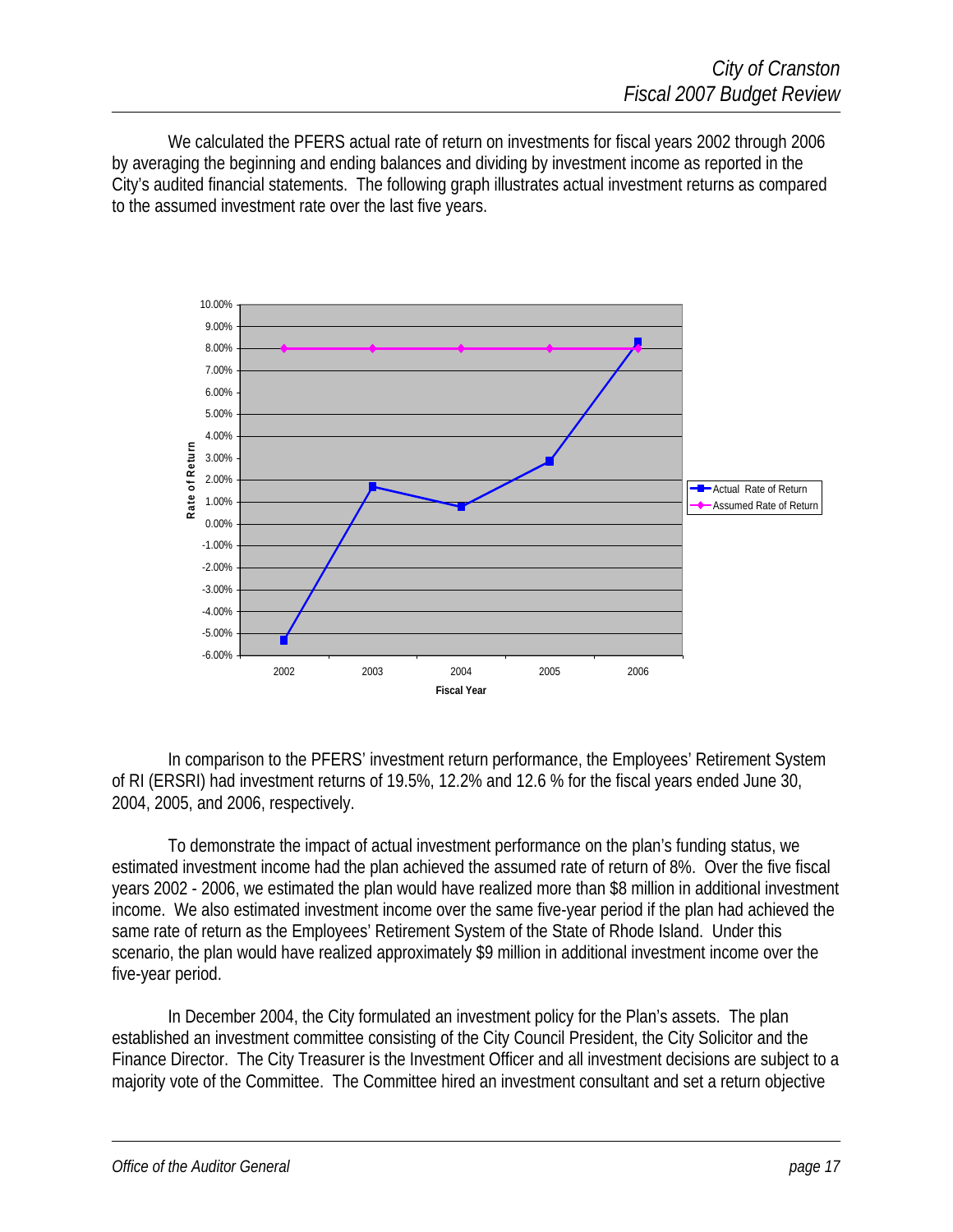of 8% over a full market cycle, defined as approximately five to seven years. The schedule on page 15 illustrates the changes in market value of the Plan's investments over fiscal years 2002-2006.

 Prior to implementation of the investment policy and asset allocation guidelines for PFERS investments, a significant portion of plan assets were invested in short-term cash equivalent type investments and were not broadly diversified as required by the current asset allocation model. Investing a significant portion of plan assets in short-term cash equivalent type investments likely had a negative impact on investment returns in those years.

 The investment policy also established specific asset allocation guidelines for the Plan's investments. Permissible investments include (but are not limited to) obligations of U.S. and non-U.S. corporations such as mortgage bonds, convertible and non-convertible notes and debentures, preferred stock, commercial paper, certificates of deposits, and obligations guaranteed or insured by the U.S. Government and its agencies. If upon review the actual asset allocation differs from the established allocation, the asset class will be rebalanced to its target.

The following represents the Plan's asset allocation guidelines.



#### **Asset Allocation Guideline – Cranston PFERS**

The City has taken positive steps to implement diversified asset allocation guidelines with the intent of increasing investment performance and spreading risk over a variety of assets types for investments held within the PFERS. Smaller plans, such as PFERS, typically have difficulty achieving the overall investment performance of larger plans because they have fewer opportunities to spread risk, cannot invest as efficiently (higher costs) and may not have access to all types of potentially higher yielding investments.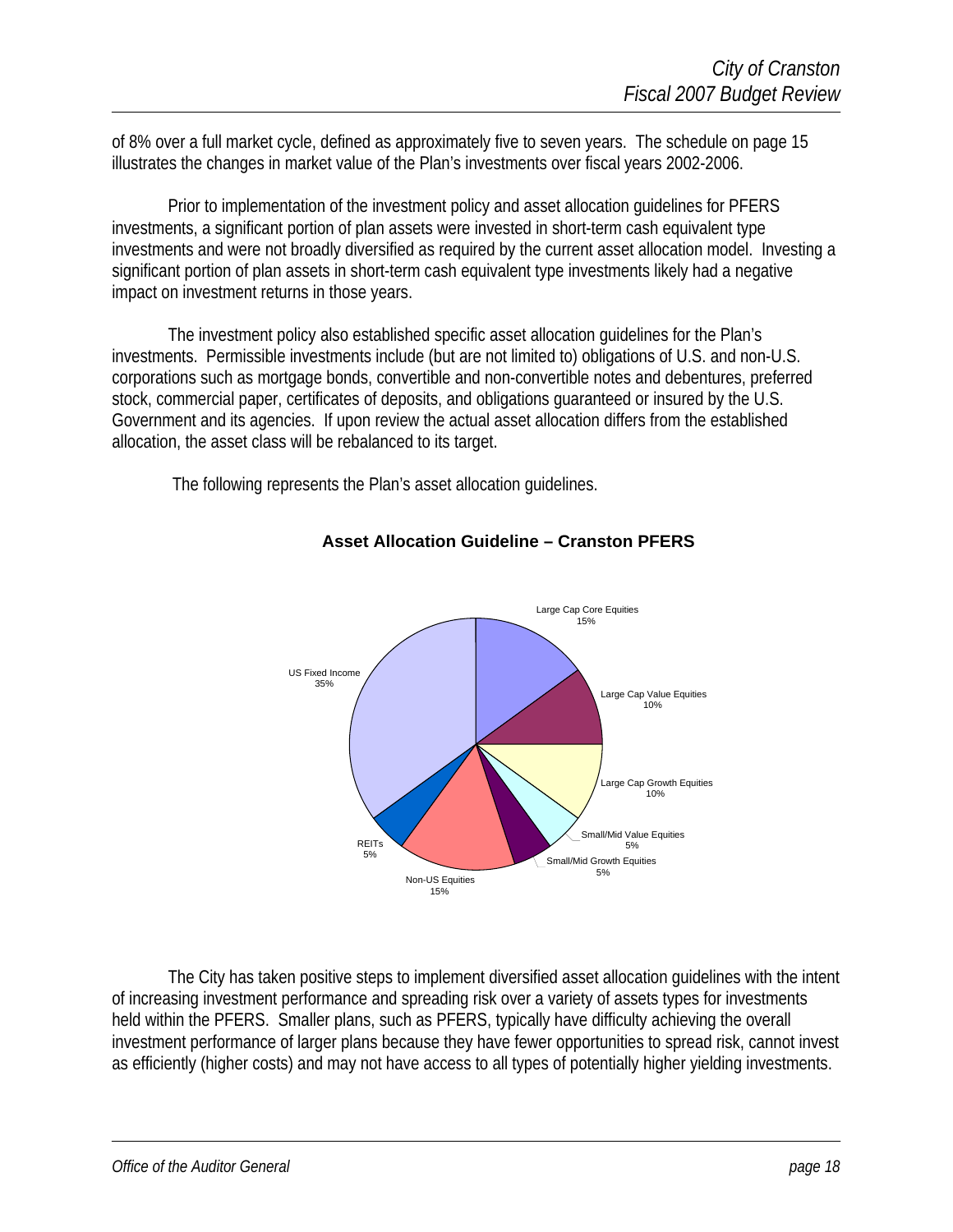#### **Summary**

 Although not as dire as July 2002, when the City's auditors questioned the ability of the plan to continue as a going concern, the City's PFERS remains significantly underfunded and continues to negatively impact the City's overall financial health. Nearly one-half of the City's general long-term debt stems from the chronic failure to contribute actuarially determined amounts to fund the PFERS. If no further contributions were made to the plan, assets available within the plan would only be sufficient to make pension benefit payments to retirees for approximately two years.

 Even when rating agencies upgraded the City's bond rating in 2006, they continued to cite the unfunded pension liability as an important factor.

*"Moody's believes that the retirement system is a key component of the city's overall credit quality and continued reduction of the unfunded pension liability will be an integral part of any future rating analysis." - Moody's Investors Service* 

*"Although Cranston has made significant strides in restoring fiscal balance, its very large \$220 million unfunded police and fire pension plan liability remains a credit weakness … this significant liability will continue to be a burden for years to come." – Standard & Poors Ratings Service* 

In identifying issues that could cause a ratings downgrade, Moody's cited " failure to reduce the city's unfunded pension liability".

 Progress has been made through fiscal 2007 in approaching the benchmark of contributing 100% of the annual required contribution but that baseline target has still not been consistently met. Consequently, the fiscal 2008 budget proposal to fund \$1.7 million less than 100% of the annual required contribution is of particular concern.

 Assets are starting to accumulate within the plan and a more appropriate investment policy and asset allocation guideline has been recently implemented; however, average investment returns for invested assets have not come close to the assumed rate of return used by the PFERS actuary in valuing liabilities of the plan.

 The City's actuary uses an assumed rate of return of 8% in valuing the liabilities of the PFERS. Actual investment performance over the last five years averaged only 1.6% which fell far short of the target. Only in fiscal 2006, did actual investment performance approximate the assumed rate of return. The assumed rate of return should be realistic and attainable over the long-term otherwise the plan's liabilities for future benefits are understated and therefore misleading. In the last five fiscal years (2002-2006), we estimated that the plan would have generated \$8 million more in investment income if the assumed rate of return of 8% had been consistently achieved.

 The PFERS covers only 4% of the City's total employees (98 active members out of 2,309 total City employees) yet has a disproportionate negative impact on the City's annual budget and overall fiscal condition. As stated previously, the City is making 100% of annual required contributions to the other four pension plans that cover City employees. In these instances, the City must fund required amounts;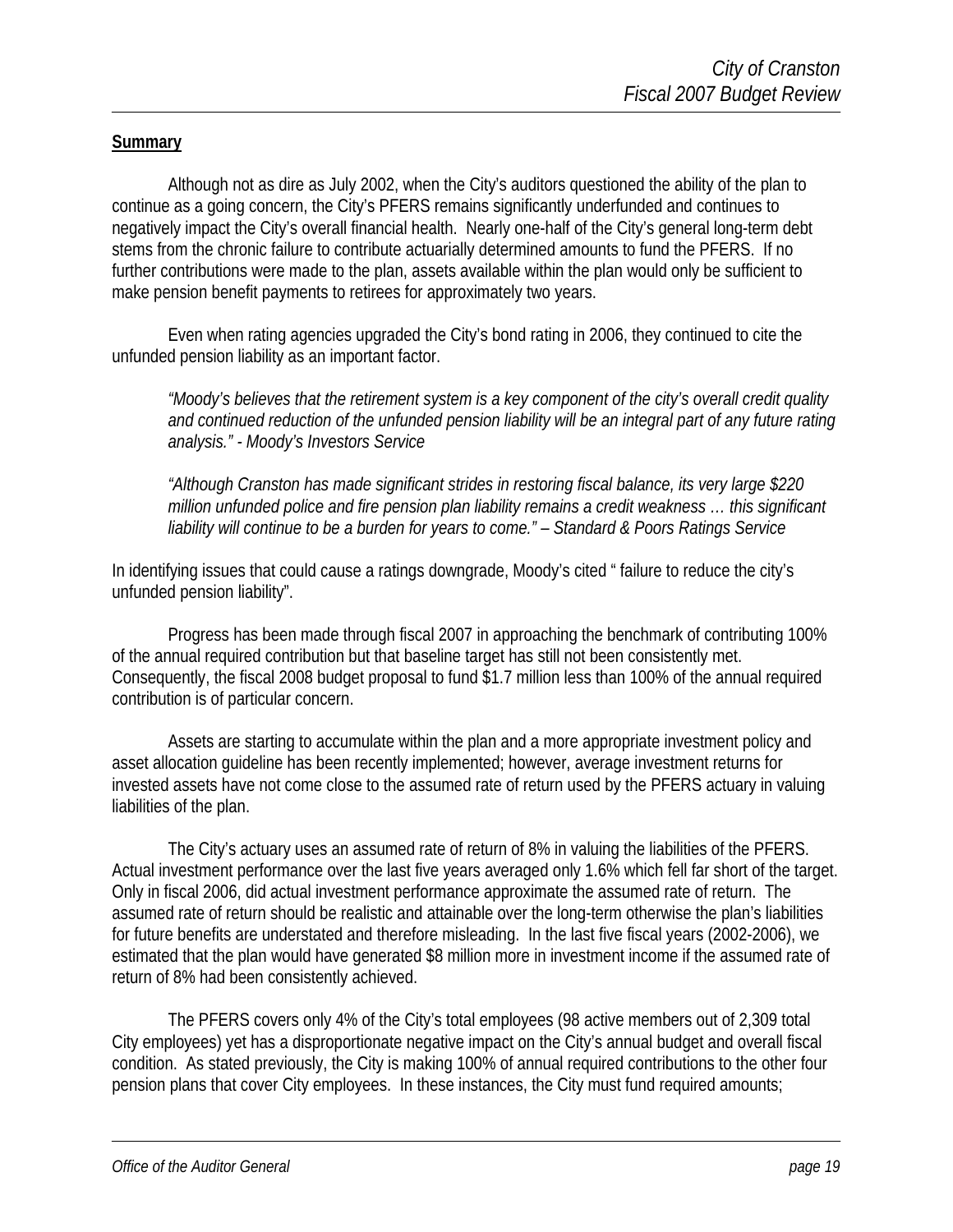however, the same fiscal discipline is not forced upon the City administered PFERS. For many reasons, most notably the flexibility to avoid making required contributions, locally administered pension plans can be problematic.

 While the PFERS is closed to new members, the City should again examine the possibility of moving additional active employees still covered by PFERS to the State administered Municipal Employees' Retirement System (MERS). This could result in lower overall pension expense to the City since investment returns of the State system have been consistently higher than those earned by PFERS and the benefit structure of MERS is more conservative.

 In addition to contributing 100% of the annual required contribution in future years, the City should earmark any unexpected revenues and/or budget surpluses for making supplemental contributions to the PFERS. This would serve to accelerate the amortization of the City's net pension obligation and reduce future annual required contributions to the plan.

#### **RECOMMENDATIONS**

- 8. Contribute no less than 100% of the annual required contributions to the PFERS.
- 9. Earmark any unexpected revenues and/or budget surpluses for making supplemental contributions to the PFERS.
- 10. Examine the possibility of moving additional active members now covered by the PFERS to the State administered Municipal Employees Retirement System.

#### **BUDGET MONITORING**

In assessing the status of the City's fiscal 2007 budget, we requested that the City Finance Department prepare, for each department, a detailed comparison of budget and actual expenditures-todate for fiscal 2007 including a projection of expenditures through year-end and an explanation of significant budget variances. Such a comparison is a necessary and useful tool to monitor the budget and highlight potential problems on a timely basis to allow for appropriate corrective action. The City advised us that the projections it prepares to comply with the provision of General Law section 45-12-22 are computer generated and had not been adjusted by the finance department for input by Department heads.

We requested a comparison, to be prepared by each department, of budget to actual expendituresto-date for fiscal 2007, and a projection of expenditures through June 30, 2007. Significant budget variances (over/under) were to be explained along with a corrective action plan so that the department would complete the fiscal year without exceeding the budgeted appropriation.

Based on the submissions we received and our subsequent follow-up with departments, we found that some department heads were unclear about their budget monitoring responsibilities and communication could be improved between the central finance department and the individual city departments. For example, the Finance Department projected a fiscal 2007 surplus of \$350,000 for the Fire Department. In contrast, the Fire Department projected a deficit of (\$171,000) for the same period.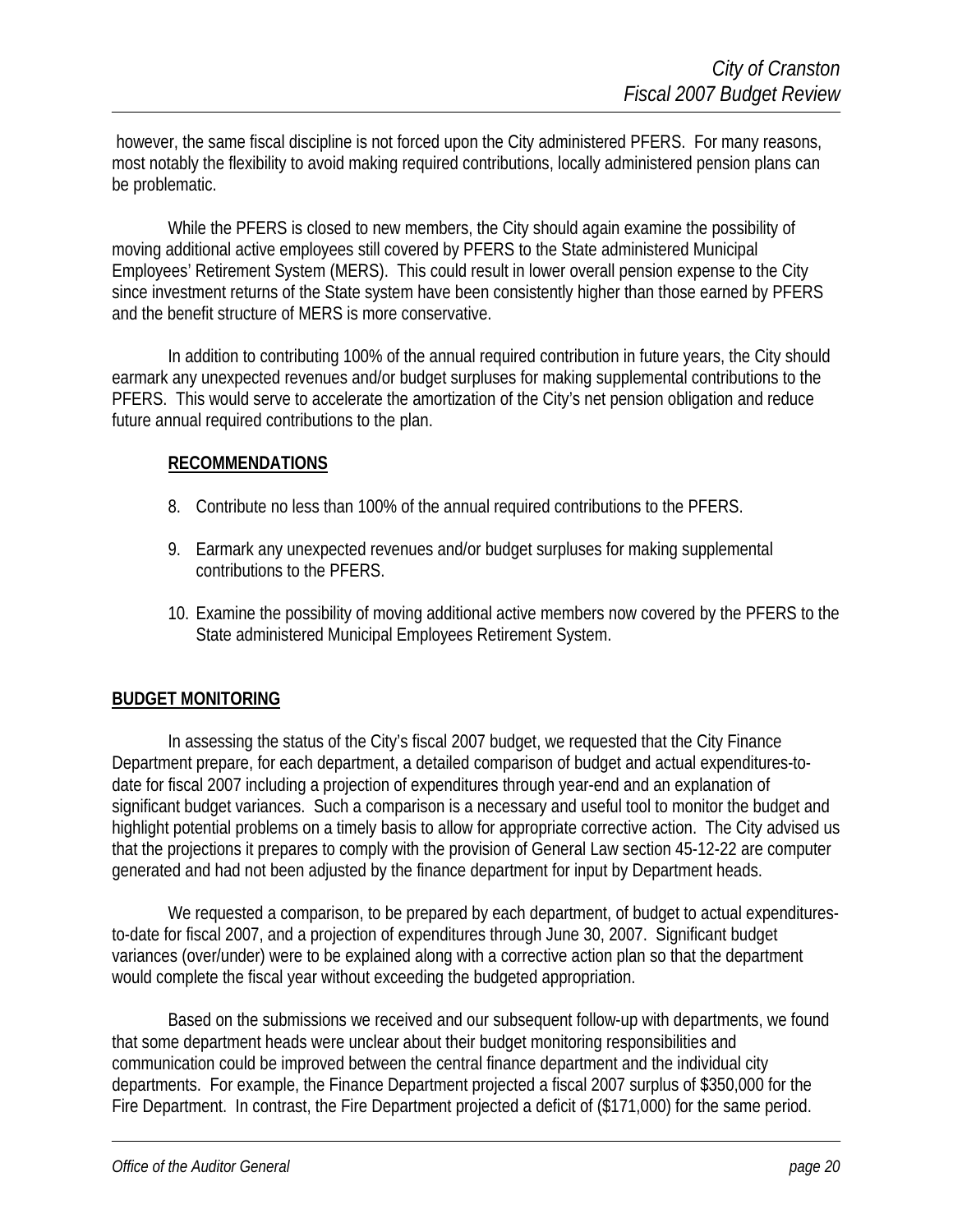Both departments made good faith projections based on the information available to them. But neither was in a position to make a complete and accurate projection.

Accordingly, the budget preparation process is fragmented. This is due, in part, to the City computer system being the driving force for parts of the budget preparation process. The City uses the budget program to prepare the salary and benefit requirements for the budget. As a result, the computer performs all the calculations internally and produces final reports. However, Department personnel are required to complete certain remaining budget line items which are not calculated by the computer, including overtime pay, part-time pay or differential pay, hospitalization buyback pay and extra vacation pay after 10 years.

Department personnel advised us that they do not have access to the detail information calculated by the computer program and therefore it is difficult to project payroll expenditures. Conversely, it is also difficult for the finance department to project other line items (non-payroll) which requires knowledge of what is occurring at the department level. This makes it difficult to monitor budget results, and can easily lead to error in the budget process.

The Finance Department, with input from appropriate personnel in each department, should routinely prepare budget-to-actual comparisons with projections through June 30, and investigate significant budget variances. Corrective action should be taken so that the department will complete the fiscal year without exceeding the budgeted appropriation.

#### **RECOMMENDATIONS**

- 11. Require departments to continually monitor the adopted budgets and provide input to the Finance Department regarding projected variances and propose corrective action when warranted.
- 12. Coordinate budget preparation and monitoring between the Finance Department and other department personnel to ensure that projected expenditures and revenues are determined and monitored effectively.

#### **OVERTIME EXPENDITURES**

Actual overtime expenditures for the six months ended December 31, 2006 totaled more than \$2.7 million. Total overtime expenditures for the year are projected to be \$4.5 million, with the Fire Department being the largest component at \$3.2 million. Total budgeted overtime for fiscal 2007 (all departments) was \$2.3 million.

Ordinarily, actual overtime expenditures that were nearly 100% over budget would constitute a serious budget shortfall. The budgetary shortfall does not materialize because, in the case of the Fire Department, the fiscal 2007 budget included funding for 12 additional firefighters that have not been hired. The 12 budgeted positions that remain unfilled offset the unbudgeted overtime costs.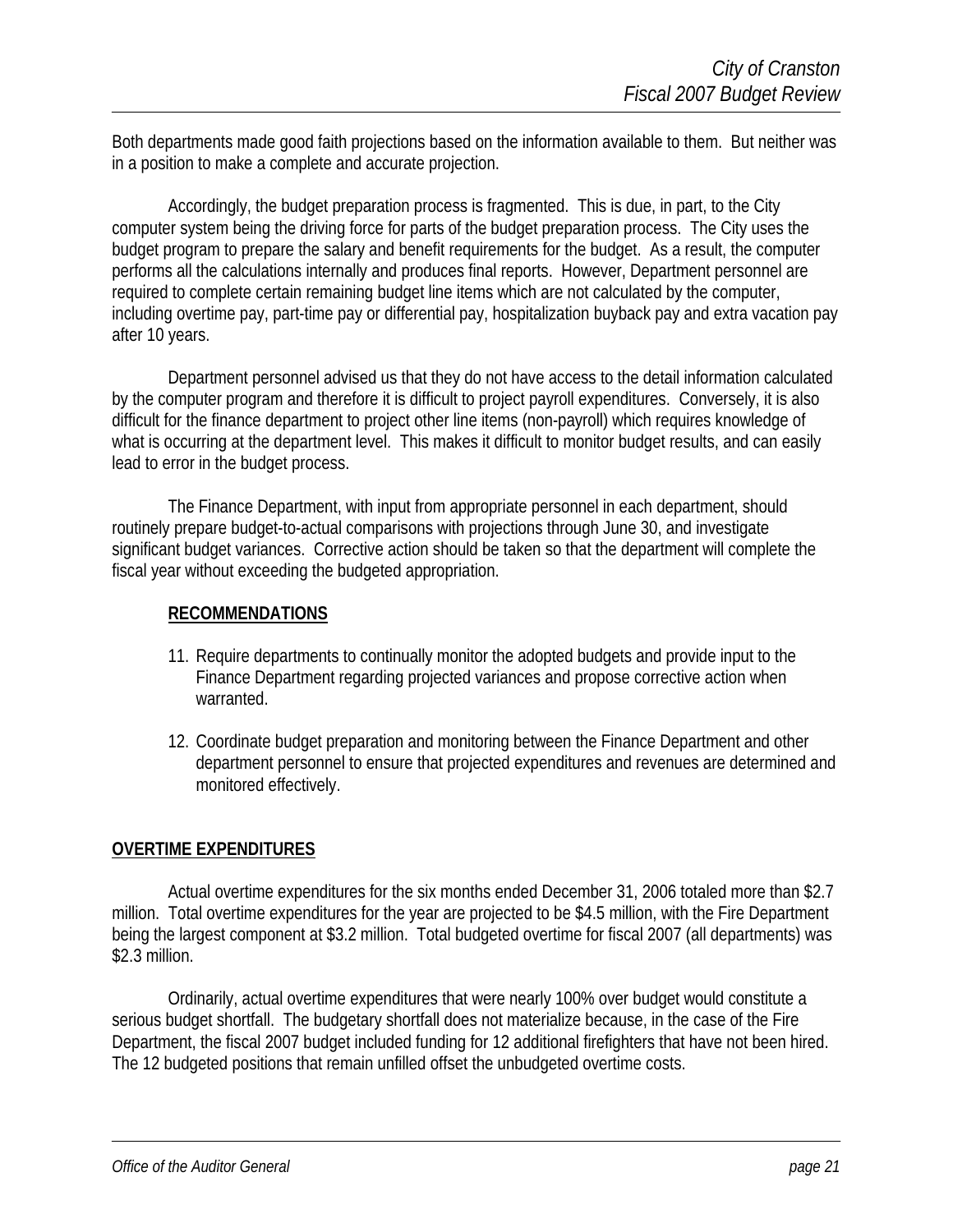For the purpose of preparing annual budgets and monitoring overtime expenditures, the City should complete a cost benefit analysis that highlights the point where additional hires are more cost effective than incurring excessive overtime costs.

#### **RECOMMENDATION**

13. Perform a cost benefit analysis comparing the cost of hiring additional firefighters versus the cost of continuing to pay overtime.

#### **OTHER POST-EMPLOYMENT BENEFIT TRUST FUND**

 The City created an Other Post-Employment Benefit (OPEB) Trust Fund in fiscal 2007 in response to new accounting standards issued by the Governmental Accounting Standards Board (GASB). GASB Statement No. 43 *Financial Reporting for Postemployment Benefit Plans Other Than Pension Plans* and GASB Statement No. 45 *Accounting and Financial Reporting by Employers for Postemployment Benefits Other Than Pensions* impact the City's accounting for retiree health care costs and the recognition and disclosure of those costs in the City's financial statements. In general, the standards are similar to those governing the accounting for pension plans and require an actuarial determination of the future costs of providing retiree health care benefits to employees.

The City's OPEB Trust Fund was created during fiscal 2007 to serve two purposes: to pay current costs of health care claims for the City's retirees and to build a reserve for future payments for retiree health care. The City employed the use of an actuary to calculate the annual required contribution the City is to make to the Trust Fund, in accordance with the provisions of GASB 45. This contribution amount for fiscal 2007 was calculated by the actuary as approximately \$3.2 million. The actuary estimated approximately \$2.6 million in current year benefit payments for health insurance claims for current retirees, theoretically leaving almost \$600,000 in the Fund towards the reserve for future retiree health care claims.

We compared the amounts projected in the actuarial analysis to the actual expenditures from the OPEB Trust Fund to date in the current fiscal year. As of March 31, there were approximately \$2.7 million in health insurance claims paid from the fund, exceeding the actuarial estimate by \$100,000 with three months remaining in the fiscal year. Based on data from the first nine months of the fiscal year, we projected that total benefit payments from the OPEB Trust could total \$3.3 million for the entire fiscal year. In this instance, this could result in a potential shortfall in the OPEB Trust Fund, with no funds remaining toward a reserve for future health care claims.

Based on projected actual results for fiscal 2007, the City may not have achieved its goal of beginning to fund, on an actuarial basis, the projected costs of health care costs for certain retirees. The City should review, with assistance from its actuary, current healthcare claims estimates and cost projections to ensure that actuarial valuations are reasonable and assets begin to be accumulated for future retiree healthcare costs.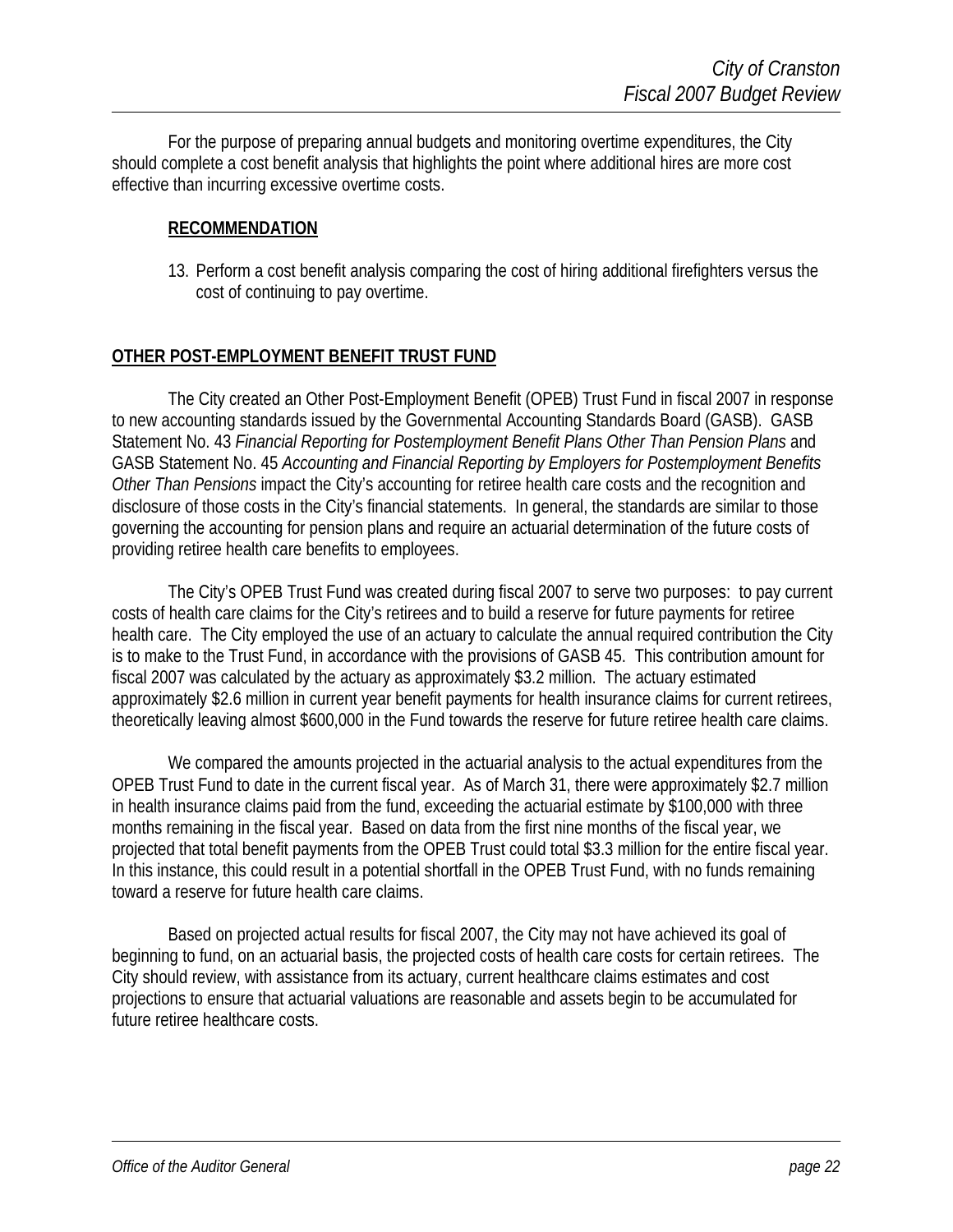#### **RECOMMENDATION**

14. Periodically review OPEB Trust Fund activity to determine whether revisions should be made to required contributions to further the accumulation of a reserve for future retiree health care claims.

#### **CITY ACCOUNTING SYSTEM**

The City uses a proprietary computer system for accounting, tax collection, accounts payable, procurement, payroll, fixed assets and budgeting (excluding the School Department). The system is outdated utilizing more than 20 year-old software, a ten-year-old server and a tape back-up system that must be repaired using 'refurbished' components. The City no longer has a maintenance and support agreement with the computer system vendor, and instead, hires the vendor for maintenance and support on an as needed basis.

The computer system crashed in September 2006 due to a lack of available disk storage space. To compound this problem the back-up system failed, requiring extensive manual efforts to recover the data. The director of the City's Information Technology Department (IT) advised us that the back-up system is not reliable.

In its effort to recover from the system's crash, the City's vendor restored the general ledger and certain other files and transactions. Subsequently, the City determined that the data restoration process resulted in many erroneous duplicate debit transactions. This required the City to post offsetting adjustments.

The City's IT Department Director indicated that various problems/issues exist with the computer system including:

- system capacity and processing concerns when within the same time period, the accounting system is maintaining data for a new fiscal year, as well as processing data for the old fiscal year;
- lack of resources to perform required integrity testing and validation of accounting system back-up data;
- unsuccessful postings to the general ledger;
- difficulty in producing trial balances, and
- posting of duplicate transactions.

Our July 2002 report identified these same conditions and we recommended that the City perform a citywide information systems needs analysis.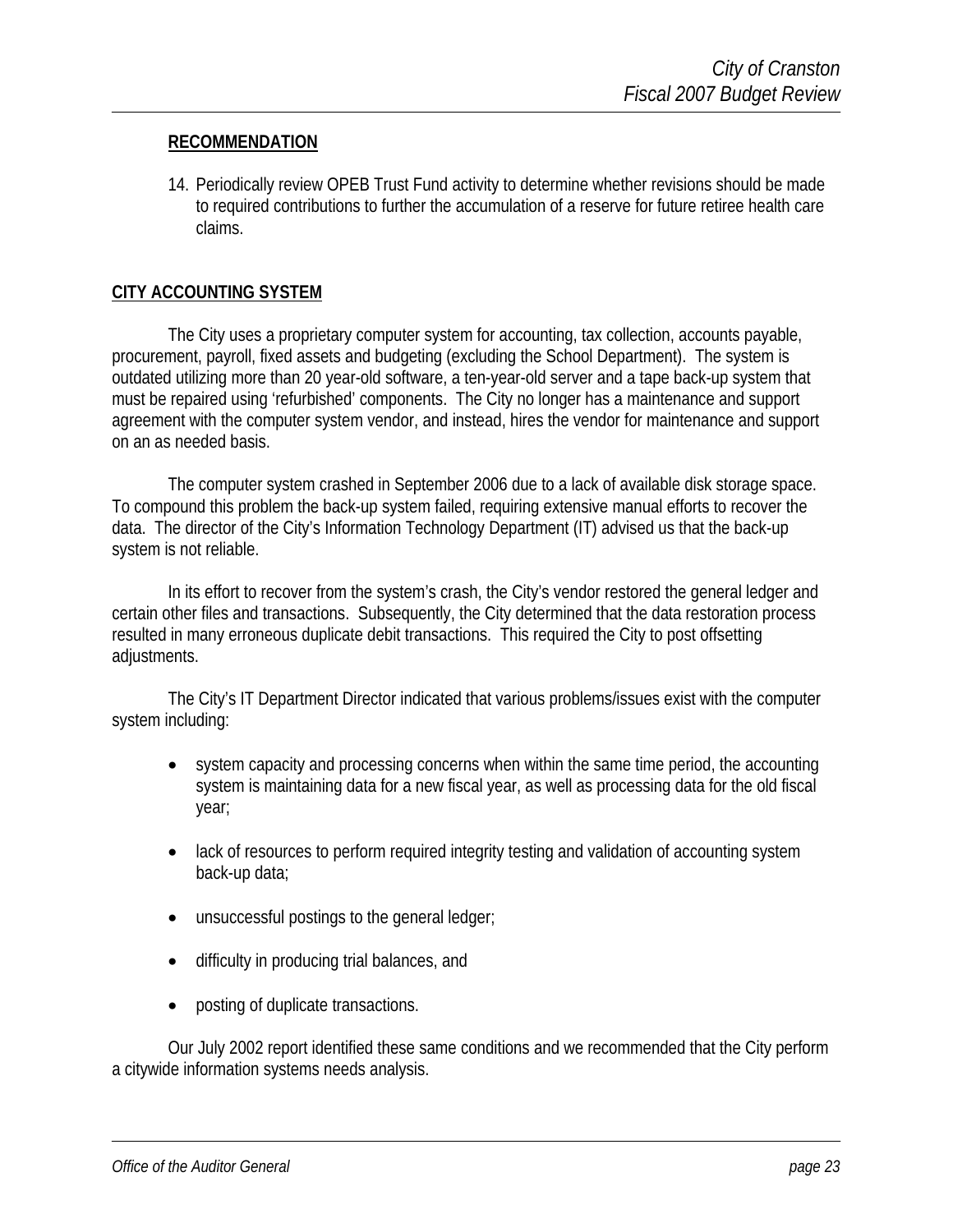Considering budgetary constraints and the significant costs associated with implementing a new accounting system, the City has opted to continue with the existing system. As a result it must take appropriate steps to ensure that system "problems" are anticipated and corrected promptly.

The City performs a complete back-up of the accounting system each day; however, there is no validation of the back-up data to ensure readability and completeness of the back-up data. Procedures must be established that mandate testing and validation of the accounting system's back-up data on a scheduled basis.

The City should explore other available means of securing the accounting system's data. One possible solution would require that the systems back-up data be electronically transmitted to data storage equipment found within other City departments. Current plans call for the new Police Department's system to back up its data to new high speed, high capacity data storage equipment. A review should be performed to determine if this planned back-up system has enough storage capacity to include the accounting systems back-up data.

The City should perform a city-wide information systems needs analysis. This needs analysis would be designed to identify gaps between the existing system services and future needs, which may be required to meet projected city-wide information technology demands. The final product of such a review would be a formal plan that the City could use to help build or restructure the IT infrastructure using emerging technologies that have higher levels of performance and availability, yet are flexible to handle any future operational demands and anticipated growth.

#### **RECOMMENDATIONS**

- 15. Improve the operation and integrity of the accounting system's back-up procedures. Establish procedures that require testing and validation of the data on a scheduled basis.
- 16. Perform a city-wide information systems needs analysis. A primary goal of this review is to develop recommendations regarding the acquisition of a new accounting system package capable of handling all existing and future needs of the City.

#### **TRAVEL EXPENSES**

The City does not utilize a separate travel line item to budget and account for travel costs within the departments. City personnel stated that travel is included in the budget for each department but not in an exclusive travel account. Travel expenses are incurred in a variety of departments; however, the more significant dollars are expended by Police, Fire, Public Library, Administrative and Executive personnel to attend training, meetings and seminars out of state.

We noted that each department uses different expense line items within the accounting system to record travel expenses (expenses, miscellaneous). The accounting department stated that there is no uniform policy and procedure to guide where travel expenses should be appropriately charged. However, the "Budget to Actual" schedule from the accounting system does provide a line item "Travel Expenses" referred by object code 54095. The IT department stated the accounting system has the functionality to